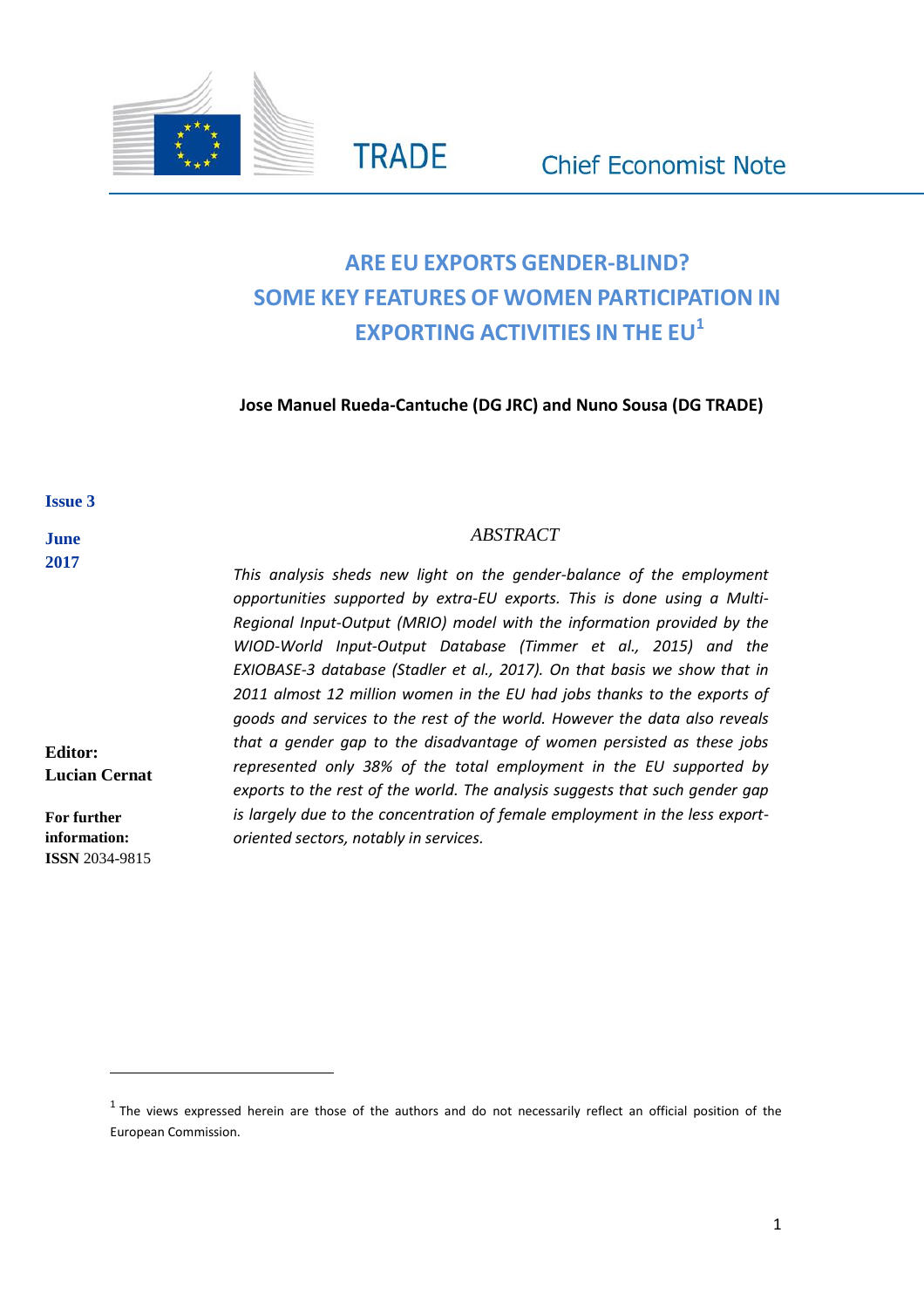



#### **INTRODUCTION**

In the past years the European Commission's communication about the benefits of an open trade policy focused on the assertion that exporting activities offer many employment opportunities for EU citizens. A key finding that has been often conveyed is that in 2011 the employment supported by the EU exports of goods and services to the rest of the world totalled 31.2 million jobs across the EU, having grown by 67% since 1995 and outpacing the growth of overall employment in Europe. As a result, by 2011, the jobs supported by EU exports represented as much as 14% of total employment in Europe, up from 9% in 1995<sup>2</sup>.

Against this background and in the spirit of the "Trade for all: Towards a more responsible trade and investment policy"<sup>3</sup> communication of October 2015, which establishes as a main aim of trade policy ensuring that the benefits of openness are shared by all, this note sets out to investigate how gender-balanced the job opportunities supported by exports are throughout the EU. The picture that emerges is mixed and goes in favour of the idea that policy intervention might be required to achieve a more gender equitable outcome. For that policymakers must target the factors that hamper women from benefiting fully from the jobs opportunity offered by exports. More in-depth investigations would be needed but the preliminary insights from this analysis points to the conclusion that also policy areas other than trade should be given priority for efficient policy intervention in this regard.

#### **1. JOBS OPPORTUNITIES OFFERED BY EXPORTS: A GENDER GAP THAT PERSISTS IN THE EU**

*In 2011 1 in every 9 jobs held by women in the EU depended on EU exports to the rest of the world (11.8 million jobs).*

 $\overline{a}$ 

In 2011 the jobs of 11.8 million women in the EU depended on exports to the rest of the world. The exports of goods from primary and manufacturing sectors made the greatest contribution by supporting around 7.1 million jobs, which included 3.6 million in upstream services inputs suppliers (mode 5 services

exports). The direct exports from the services sectors supported around 4.7 million

 $^2$  For additional information and data see: Arto I., J.M. Rueda-Cantuche, A. F. Amores, E. Dietzenbacher, N. Sousa, L. Montinari and A. Markandya (2015), "EU Exports to the World: Effects on Employment and Income", Luxembourg, Publications Office of the European Union. The report is available at: [http://ec.europa.eu/trade/policy/in-focus/trade](http://ec.europa.eu/trade/policy/in-focus/trade-and-jobs/)[and-jobs/](http://ec.europa.eu/trade/policy/in-focus/trade-and-jobs/) and at: [https://ec.europa.eu/jrc/en/research-topic/economic-environmental-and-social-effects-of](https://ec.europa.eu/jrc/en/research-topic/economic-environmental-and-social-effects-of-globalisation)[globalisation.](https://ec.europa.eu/jrc/en/research-topic/economic-environmental-and-social-effects-of-globalisation)

<sup>3</sup> [http://trade.ec.europa.eu/doclib/docs/2015/october/tradoc\\_153846.pdf.](http://trade.ec.europa.eu/doclib/docs/2015/october/tradoc_153846.pdf)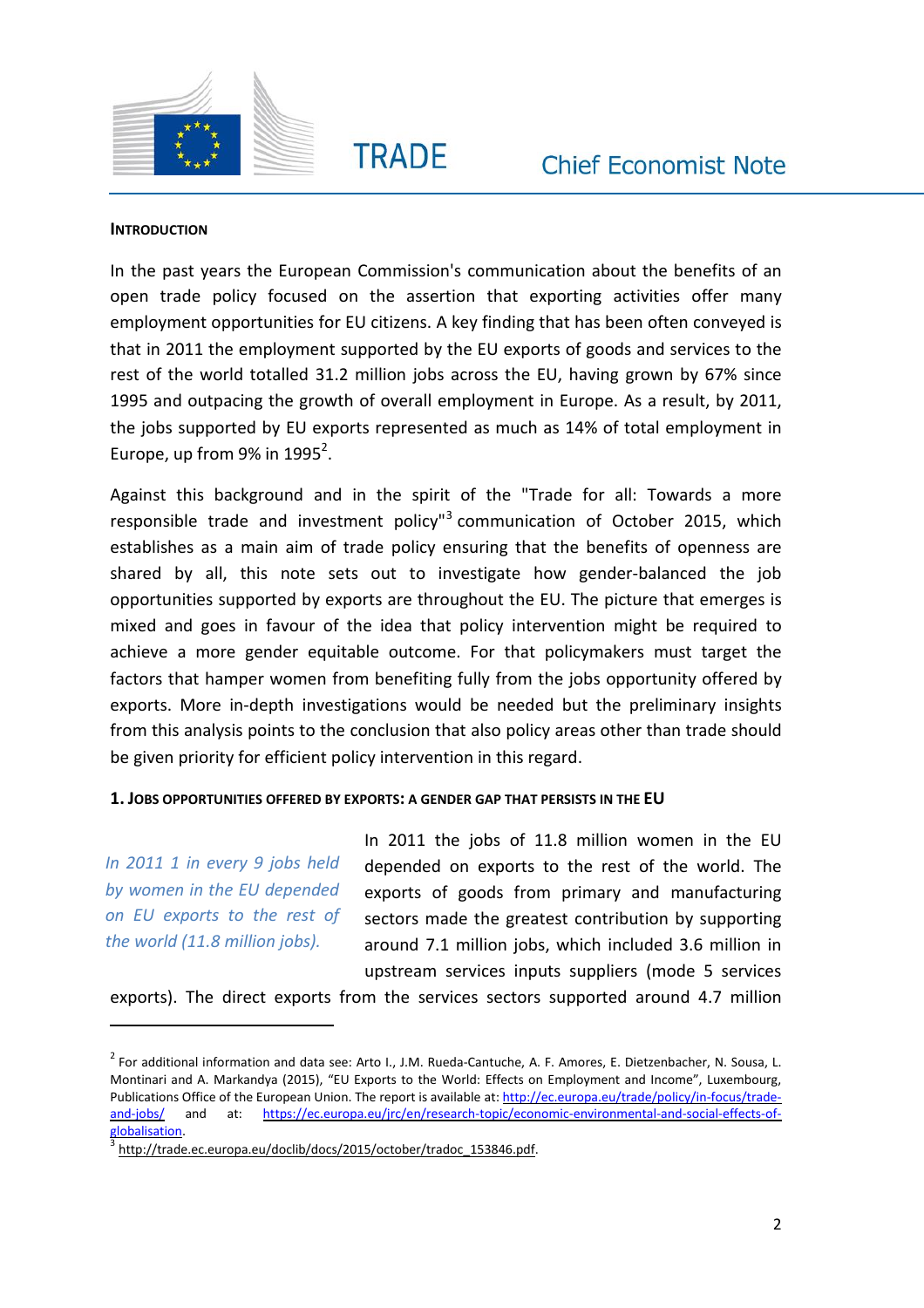

 $\overline{a}$ 

female jobs. In total, exports-dependent employment represented around 1 in every 9 jobs (11%) held by women in the EU. This illustrates how important exporting activities are as a source of employment prospects of women across the EU.

#### **Box 1: Short overview of the methodology**

*A Multi-Regional Input-Output (MRIO) analysis allows the identification of all industries input requirements and all the production and trade inter-linkages between different sectors and across economies.*

*When applied to the quantification of EU employment effects associated to exports to the rest of the world it can offer a complete and fully consistent picture by allowing for example the identification of all the jobs supported in Germany by the exports of cars to Japan including not only the jobs that are directly supported in Germany (including those in upstream industries) but also those that are supported by the production of inputs (say steel) in Germany to be used in downstream activities in other Member States (say a Czech producer of car parts), which will ultimately supply the car exporters in Germany<sup>4</sup> .*

*Although the methodology for this type of analysis is quite robust and standard (see Miller and Blair (2009) and Murray and Lenzen (2013)) the lack of appropriate data has for long held back researchers. However, the World Input-Output Database (WIOD) (see Timmer et al. (2015) for a full description) has allowed new work on this area like Arto et al. (2015) that provide a full overview of the employment supported by EU exports to the rest of the world.*

*The analysis presented in this note builds on that work and relies on the same methodology. Full details are provided in the Annex. What is new is the combination of the MRIO analysis with data on employment by gender. Although there is earlier work on the link between trade and gender grounded on the use of Input-Output models it focused on single country settings, like for example Gunluk-Senesen and Senesen (2011), and not on multi-country frameworks. For this work the WIOD database had to be complemented with gender-related information from the EXIOBASE-3 database, which has been compiled on the basis of Eurostat, ILO and OECD data sources, as described in Stadler et al. (2017). More specifically the gender breakdown of the WIOD employment*

 $4$  With a MRIO based analysis all these jobs are allocated to Germany. They would be part of the total number of jobs in Germany that are supported by the exports of the whole EU to the rest of the world.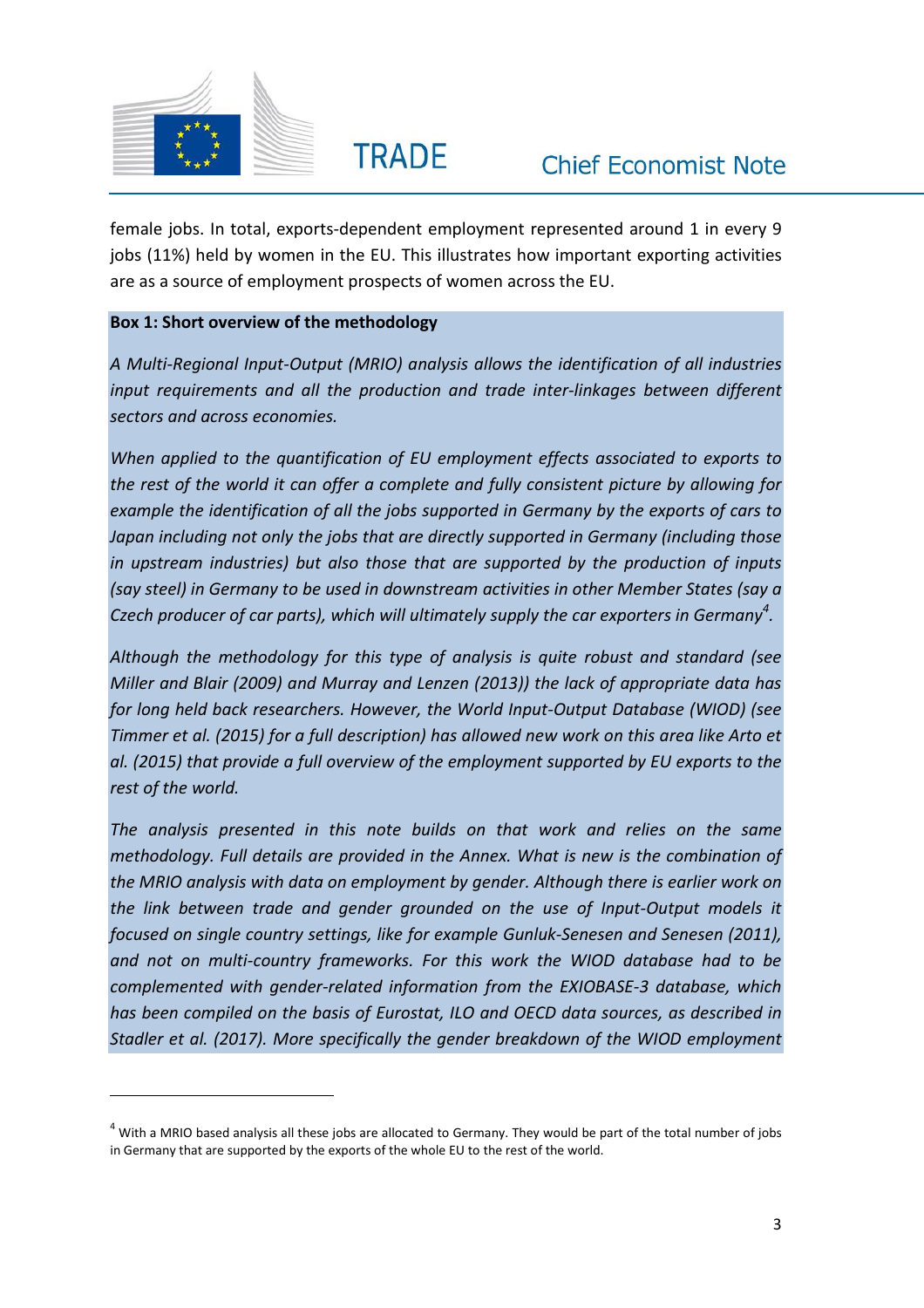



*data is grounded on the use of country- and industry-specific male and female shares from EXIOBASE-3.<sup>5</sup>*

**TRADE** 

*In 2011 only 38% of the jobs supported by exports were taken up by women. This contrast with the ratio of females to males in total EU employment that was much closer to parity (46.2%).*

However, the figures in Table 1 reveal a clear gender gap: in 2011 only 37.9% of the EU jobs that were supported by exports to the rest of the world were taken up by women. This share was even lower (35%) in 1995. Moreover, in 2011 the under-representation of women in exportssupported employment was more pronounced

than in total employment, as the share of females in total employment (46.2%) was closer to gender parity<sup>6</sup>. Importantly, between 1995 and 2011, more progress was achieved in closing the gender gap in total EU employment (with the female share increasing by 3.4 percentage points) than in exports-supported employment (where the share of women went up by only 2.9 percentage points). These figures suggest that not only is there still some way to go to achieve absolute parity between men and women in overall EU employment but there is an even bigger gender gap when it comes to exports-supported job opportunities.

Another striking fact is that the gender gap in terms of opportunities to benefit from exports-supported employment was visible across the whole of the EU, albeit in different degrees. It was narrowest in Lithuania and Latvia, where in 2011 the shares of females in exports-supported employment were 48% and 47%, respectively. In contrast,

*The heterogeneity across Member States reflect differences in terms of female participation in the labour market and in in terms of sector specialisation of exports.*

 $\overline{a}$ 

the corresponding shares in Malta and Greece were as low as 32% and 33%, respectively. Between 1995 and 2011 the Member States that increased the most the female share in the employment driven by the EU exports to the rest of the world were

 $<sup>5</sup>$  The difference between the total EU employment in the two databases was less than 5%.</sup>

 $^6$  Total employment includes all the jobs in the economy, i.e. those that are supported by foreign demand (exports) and those supported by domestic demand.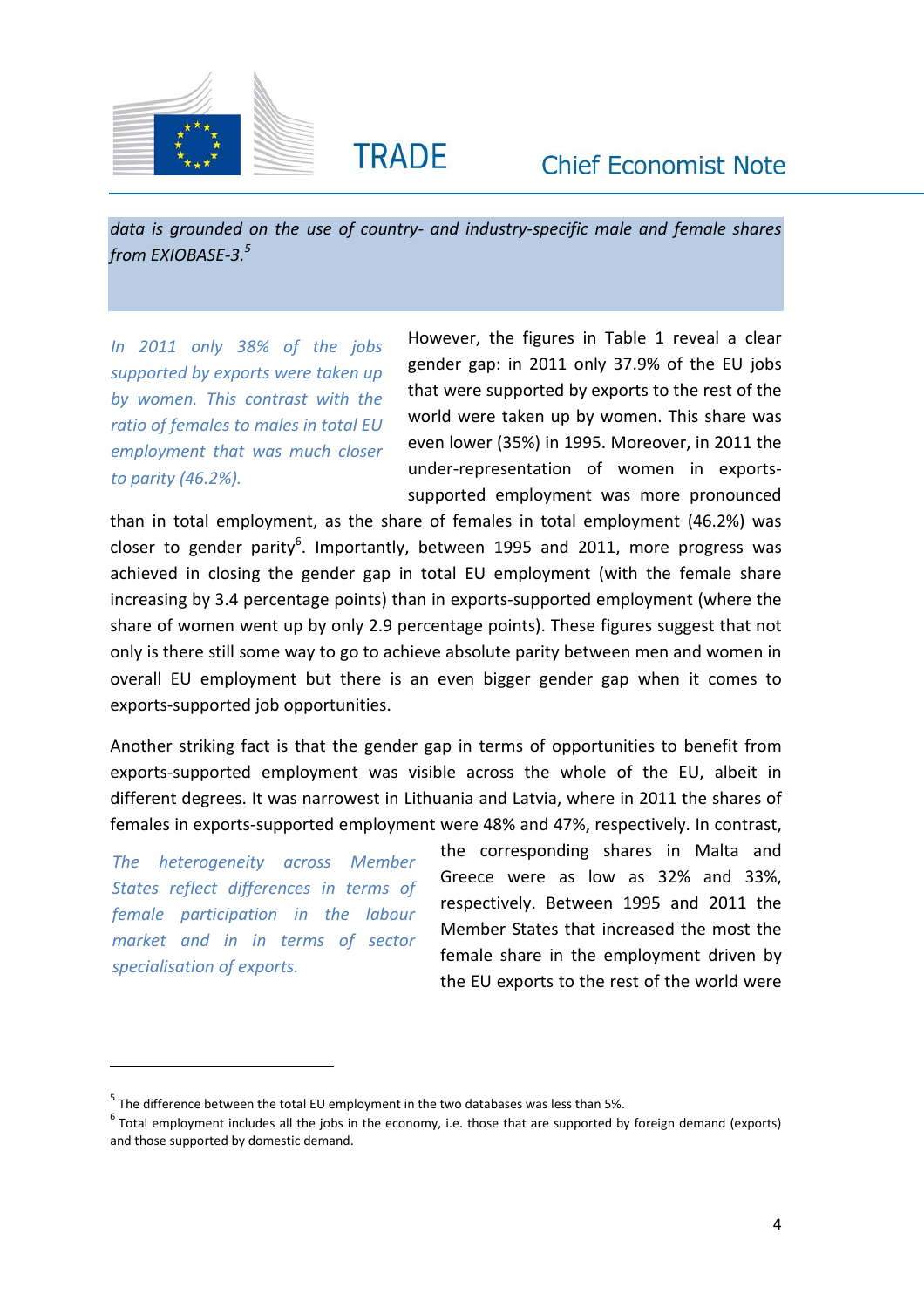

Spain (+12.1 percentage points), Belgium (+8.3 percentage points), Ireland (+7.2 percentage points) and the Netherlands (+6 percentage points). Conversely, in the Czech Republic, Slovenia and Estonia this share declined over the same period.

**Table 1: Female participation in total employment and in exports-supported employment, in % and percentage points**

|                 |       | <b>Females in</b><br>total employment |             | <b>Females in</b><br>exports-supported employment |       |              |  |  |  |
|-----------------|-------|---------------------------------------|-------------|---------------------------------------------------|-------|--------------|--|--|--|
|                 | 1995  | 2011                                  | 1995-2011   | 1995                                              | 2011  | 1995-2011    |  |  |  |
| Austria         | 44.3% | 48.0%                                 | $+3.7$ p.p. | 35.9%                                             | 39.7% | $+3.8$ p.p.  |  |  |  |
| Belgium         | 41.2% | 48.0%                                 | $+6.8$ p.p. | 31.9%                                             | 40.2% | $+8.3$ p.p.  |  |  |  |
| <b>Bulgaria</b> | 47.5% | 46.7%                                 | $-0.8$ p.p. | 40.7%                                             | 42.7% | $+2.0 p.p.$  |  |  |  |
| Cyprus          | 41.0% | 45.7%                                 | $+4.7$ p.p. | 37.9%                                             | 40.4% | $+5.2 p.p.$  |  |  |  |
| Czech Rep.      | 43.7% | 43.4%                                 | $-0.3$ p.p. | 41.8%                                             | 39.0% | $-2.7 p.p.$  |  |  |  |
| Germany         | 43.8% | 47.9%                                 | $+4.2$ p.p. | 33.9%                                             | 36.7% | $+2.8 p.p.$  |  |  |  |
| Denmark         | 44.8% | 47.4%                                 | $+2.6$ p.p. | 32.1%                                             | 34.5% | $+2.4 p.p.$  |  |  |  |
| Spain           | 32.8% | 45.3%                                 | +12.5 p.p.  | 25.6%                                             | 37.6% | $+12.1$ p.p. |  |  |  |
| Estonia         | 48.2% | 50.2%                                 | $+2.0 p.p.$ | 40.6%                                             | 38.9% | $-1.7 p.p.$  |  |  |  |
| Finland         | 47.5% | 47.6%                                 | $+0.1$ p.p. | 34.6%                                             | 35.5% | +0.9 p.p.    |  |  |  |
| France          | 44.5% | 48.3%                                 | +3.7 p.p.   | 36.1%                                             | 38.9% | +2.8 p.p.    |  |  |  |
| Great Britain   | 43.6% | 45.2%                                 | $+1.6$ p.p. | 33.0%                                             | 34.6% | $+1.6$ p.p.  |  |  |  |
| Greece          | 35.9% | 38.2%                                 | $+2.3$ p.p. | 29.4%                                             | 32.8% | +3.4 p.p.    |  |  |  |
| Hungary         | 44.3% | 45.8%                                 | $+1.5$ p.p. | 38.9%                                             | 42.4% | $+3.5$ p.p.  |  |  |  |
| Ireland         | 38.3% | 43.6%                                 | $+5.4$ p.p. | 34.6%                                             | 41.7% | +7.2 p.p.    |  |  |  |
| Italy           | 37.4% | 43.3%                                 | $+5.9$ p.p. | 32.1%                                             | 34.7% | $+2.6$ p.p.  |  |  |  |
| Lithuania       | 49.2% | 53.8%                                 | $+4.6$ p.p. | 46.5%                                             | 47.9% | $+1.4 p.p.$  |  |  |  |
| Luxembourg      | 38.6% | 40.0%                                 | $+1.4 p.p.$ | 34.5%                                             | 35.8% | $+1.3 p.p.$  |  |  |  |
| Latvia          | 49.3% | 53.6%                                 | +4.3 p.p.   | 42.2%                                             | 46.5% | +4.3 p.p.    |  |  |  |
| Malta           | 29.1% | 33.0%                                 | $+3.8$ p.p. | 29.7%                                             | 32.3% | $+2.6$ p.p.  |  |  |  |
| The Netherlands | 41.4% | 48.0%                                 | +6.5 p.p.   | 32.2%                                             | 38.2% | +6.0 p.p.    |  |  |  |
| Poland          | 47.1% | 47.1%                                 | $-0.1 p.p.$ | 39.5%                                             | 39.2% | $-0.4 p.p.$  |  |  |  |
| Portugal        | 44.7% | 46.7%                                 | $+2.1 p.p.$ | 41.3%                                             | 40.7% | $-0.5$ p.p.  |  |  |  |
| Romania         | 46.6% | 44.7%                                 | $-1.9 p.p.$ | 38.7%                                             | 44.4% | $+5.7 p.p.$  |  |  |  |
| Slovakia        | 46.5% | 46.2%                                 | $-0.3$ p.p. | 38.3%                                             | 41.4% | $+3.1 p.p.$  |  |  |  |
| Slovenia        | 45.6% | 45.3%                                 | $-0.4 p.p.$ | 39.7%                                             | 37.7% | $-2.0 p.p.$  |  |  |  |
| Sweden          | 48.8% | 48.9%                                 | $+0.1 p.p.$ | 38.2%                                             | 39.6% | $+1.4 p.p.$  |  |  |  |
| EU              | 42.8% | 46.2%                                 | +3.4 p.p.   | 35.0%                                             | 37.9% | $+2.9 p.p.$  |  |  |  |

Source: Own calculations

Moreover, the comparison of the gender gaps in total employment and in exportssupported employment across Member States offers a very heterogeneous picture, as shown in Figure 1. While in 2011 in some Member State's full gender parity (50/50) in total employment was within reach (Lithuania and Latvia were even above the 50%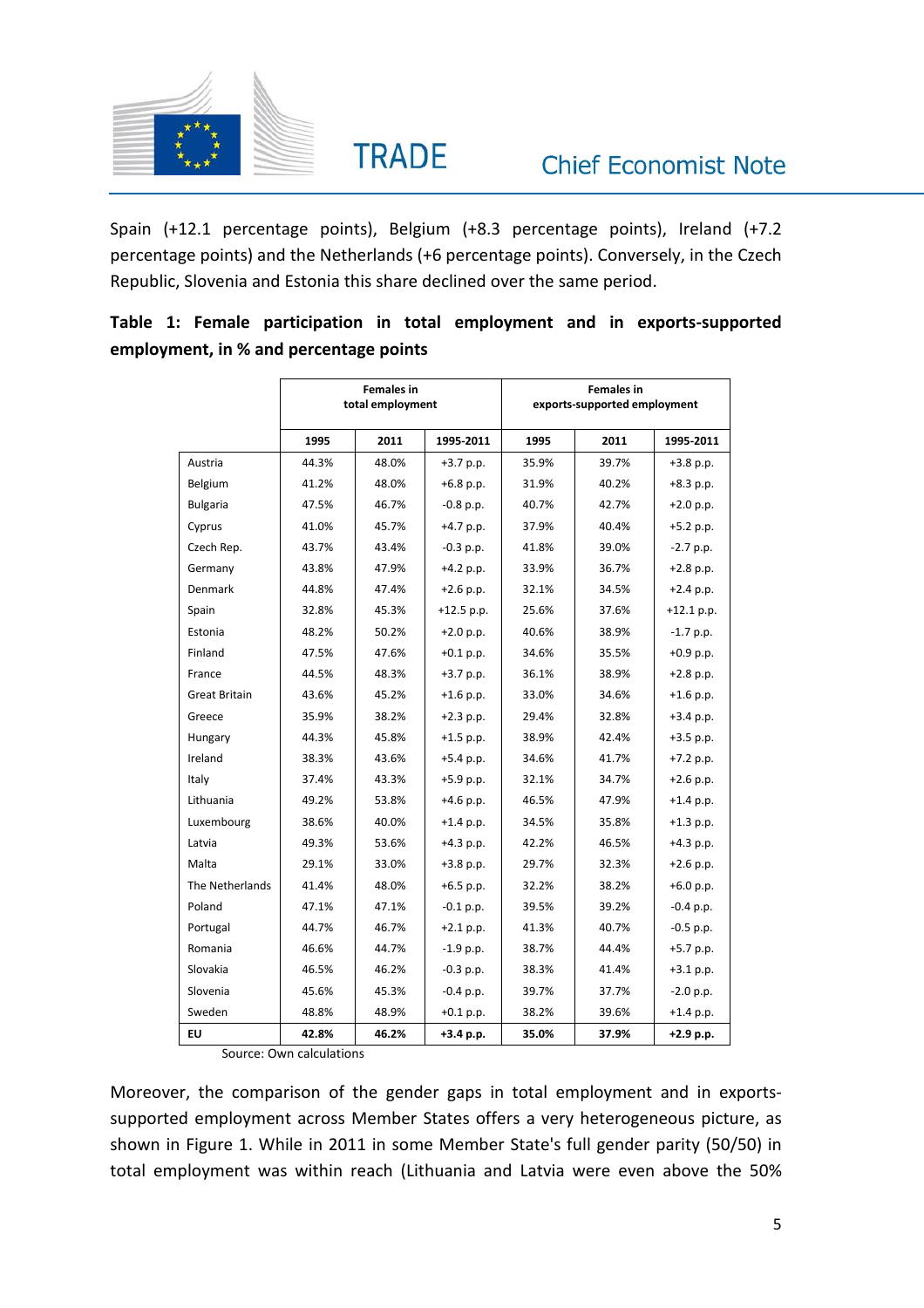

mark) in terms of the job opportunities created by exports, women continued to trail in all countries. Moreover, the gap between the opportunities for women in the job market in general and in the exports-supported employment was widest in western European Member States (e.g. Denmark, Finland, Germany, United Kingdom, the Netherlands, France, Sweden and Italy).





Source: Own calculations; Austria (AUT), Belgium (BEL), Bulgaria (BGR), Cyprus (CYP), Czech Republic (CZE), Germany (DEU), Denmark (DNK), Spain (ESP), Estonia (EST), Finland (FIN), France (FRA), Great Britain (GBR), Greece (GRC), Hungary (HUN), Ireland (IRL), Italy (ITA), Lithuania (LTU), Luxembourg (LUX), Latvia (LVA), Malta (MLT), Netherlands (NLD), Poland (POL), Portugal (PRT), Romania (ROM), Slovakia (SVK), Slovenia (SVN), Sweden (SWE).

### 2. THE ROLE OF SECTORIAL OPENNESS: A KEY FACTOR EXPLAINING THE GENDER GAP IN THE TRADE-JOBS **NEXUS**

The data presented in Figure 2 shows very large differences in terms of the share of females in employment across sectors. This suggests that the gap between women and men in exports-supported aggregate employment may be driven by sector-specific factors that determine the level of female participation in the workforce. In 2011, the female employment was below 20% of total employment and exports-supported employment in sectors like "construction", "mining and quarrying", "basic metal and fabricated metals", "transport equipment", "other machinery" and "wood, wood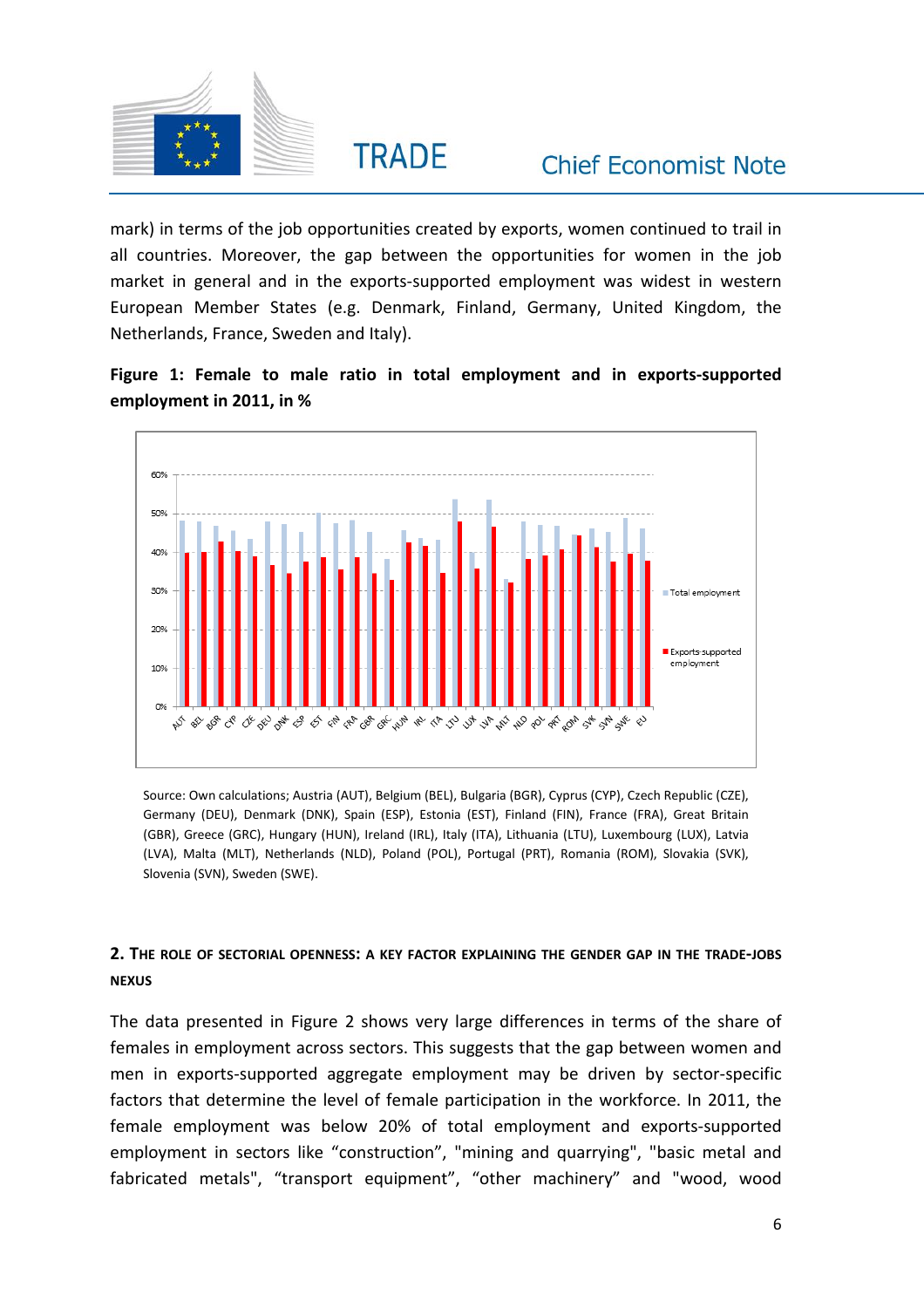

products and cork". In contrast, it was above 70% in sectors like "education", "textile and textile products", "personal employed by private households" and "health and social work".

## **Figure 2: Women share in total employment and in exports-supported employment per sector in 2011**



Source: Own calculations

In addition, Figure 3 reveals that the participation of women in exports-supported employment was fairly stable between 1995 and 2011 across all sectors despite the accelerated process of technological change associated with digitalisation. This suggests that changes in the nature of the work itself due for example to skill upgrading and the increased IT-intensity do not seem to have increased the opportunities of participation of women in exports-supported employment within each sector.

*The gender gap in tapping into employment opportunities offered by exports is largely due to the concentration of female employment in the less export-oriented sectors, notably in services.* 

In order to understand how much sector differences in female employment affect the take up of export-dependent job opportunities it is important to look into the degree of openness of the sectors that concentrate the most female employment.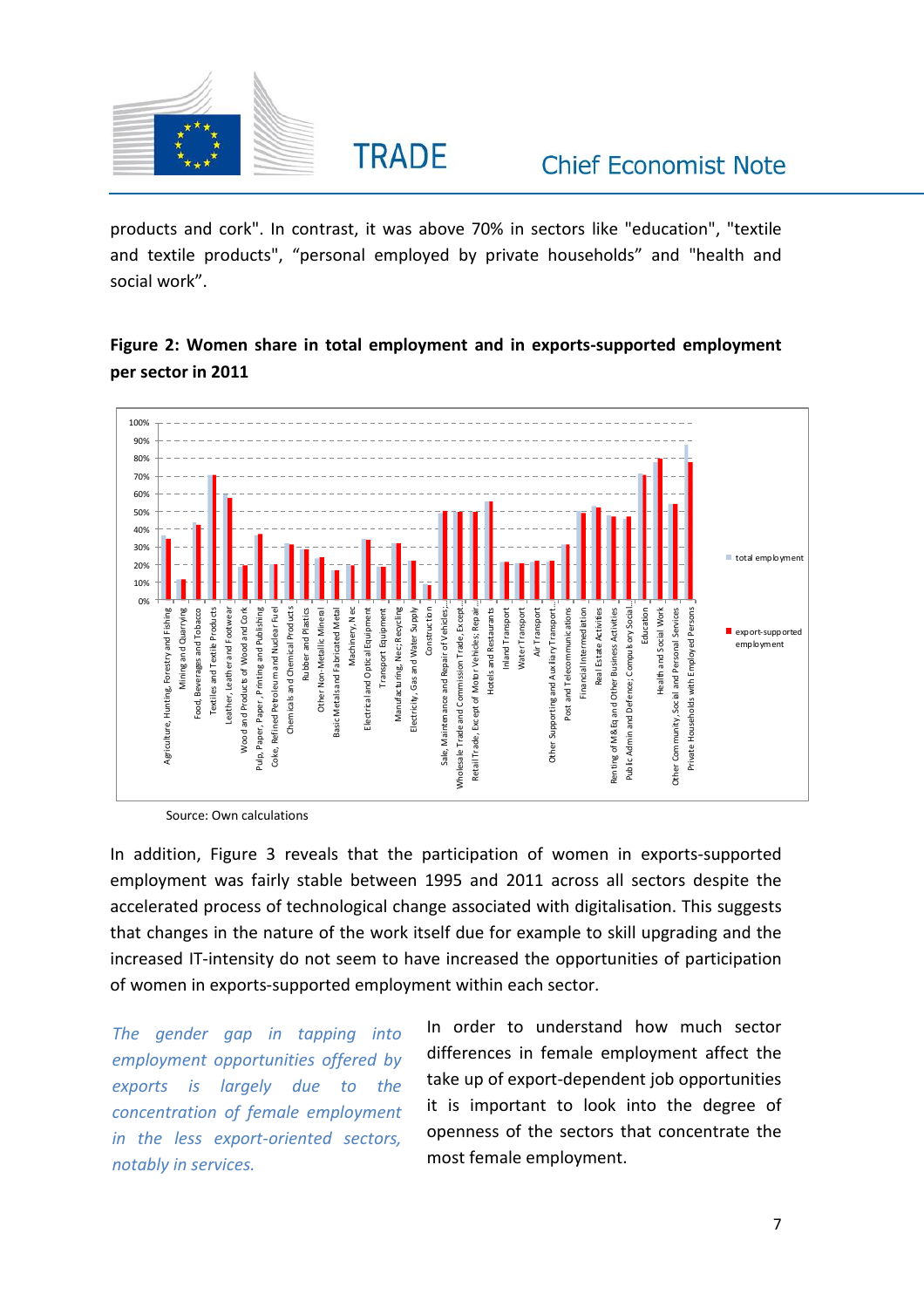



**Figure 3: Evolution of women share of exports-supported employment across sectors 1995-2011**

Source: Own calculations

 $\overline{a}$ 

In fact, as shown in Figure 4 it is striking to see the negative correlation between exportorientation and female participation in the workforce at the sector level: in other words women tend to be more present in the labour force in the less export-oriented sectors, notably in services sectors. The share of female employment is especially high in the socalled non-tradable services sectors<sup>7</sup> like "public administration", "education", "health and social work", "other community, social and personal services" and "private households with employed persons". Moreover, together these five sectors made up around 42% of the total female employment in the EU in 2011 (up from 38% in 1995). In contrast, in "water transport" and "air transport", the two most export-dependent services sectors with exports to output ratios of 77% and 32% respectively, the women share in employment is considerably lower at around 20%.

However, it is also important to account for the fact that services are also exported indirectly, as part of manufactured products. This also offers opportunities for women

 $^7$  Non-tradable at least from the standpoint of "mode 1" services that are captured by the trade data used in this analysis.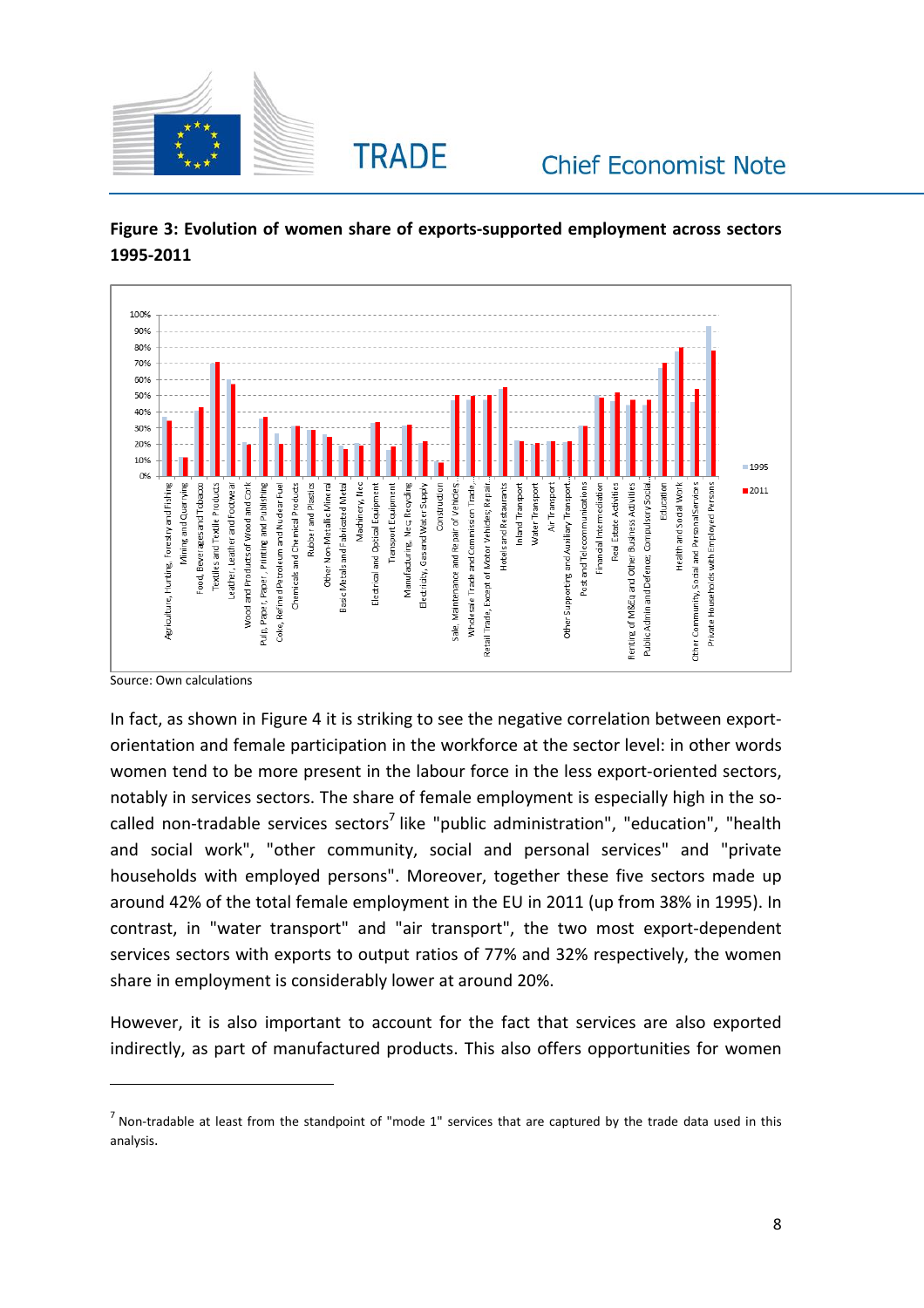**TRADE** 

to benefit from export-related jobs. In fact the data show that in 2011 the female share of the employment supported by the exports of "embedded services" (mode 5 services) reached 46%, which is equal to the women share in total employment.

## **Figure 4: Women share in sector employment vs sector openness (as measured by the ratio exports to output)**



Source: own calculations

The analysis above suggests that differences across sectors notably regarding the importance of women in total employment and the evolution of exports matter greatly to understand the evolution of exports-supported employment across Member States, albeit in different degrees.

A shift-share analysis allows shedding additional light on this by splitting the evolution of the female share of exports-supported employment between 1995 and 2011 into three components: *i*) an "EU growth effect" picking up the part that was driven by total growth at EU level, *ii*) an "industry mix effect" picking up the part that was driven by the performance of the specific industries at the EU level and a *iii*) "national growth effect" picking up the part that was driven by the growth in the Member State and by the performance of specific industries at national level.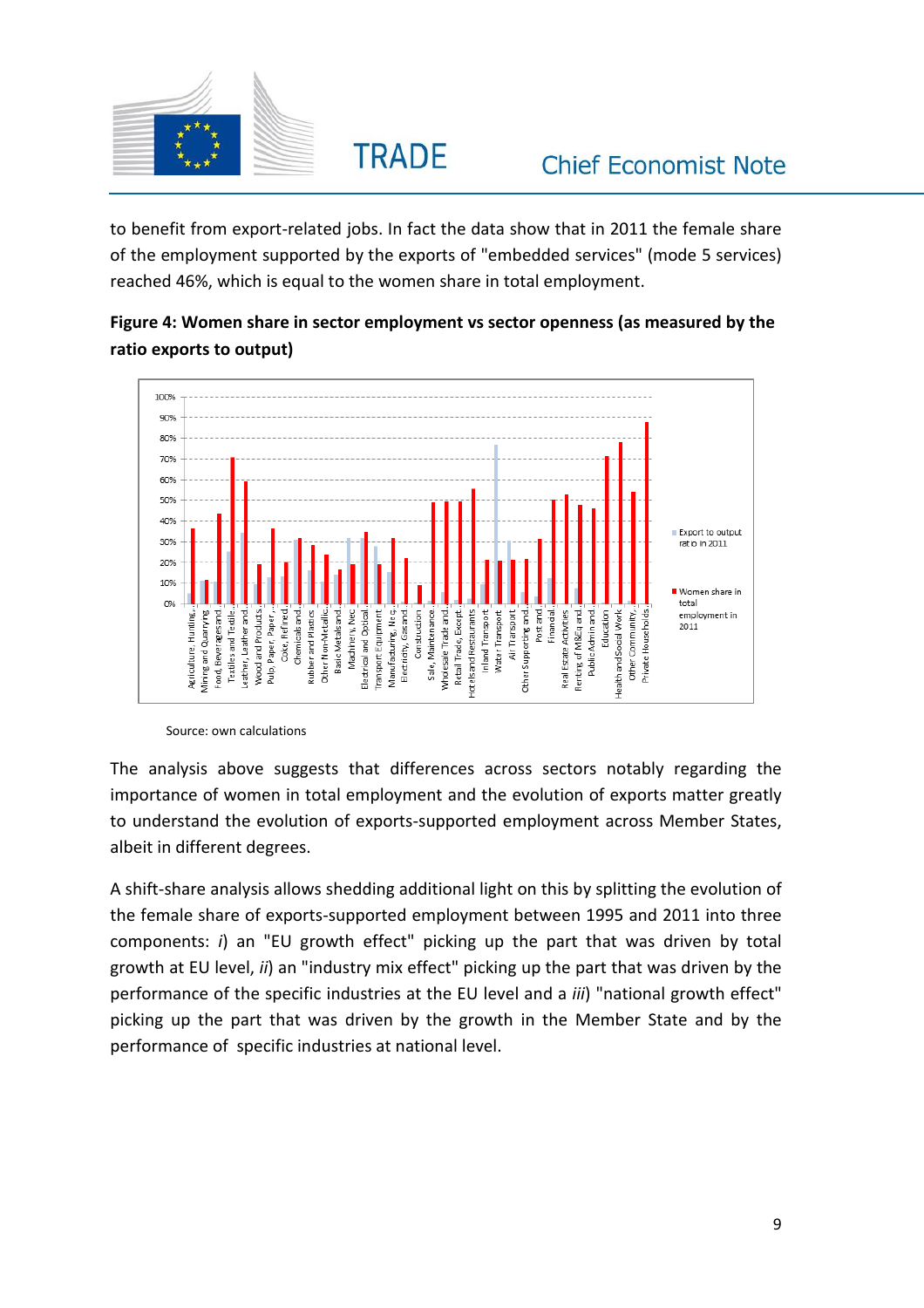



#### **Box 2: Shift-share analysis**

*Building on the traditional structure of shift-share analysis - see Creamer (1943) and Dunn (1960)* – *the change in the female share of exports-supported employment between 1995 and 2011 in each Member State is split into three components:*

*1. "EU growth effect", which picks up the part attributable to the total growth of the EU. It corresponds to the growth that would be observed if the female participation in exports-supported employment in the national economy had grown at the same rate as in the EU economy.*

*2. "Industry mix effect", which picks up the part attributable to the performance of specific industries. It corresponds to the growth that would be observed had the female participation in exports-supported employment in the national economy had increased by the same rate as that observed in EU-wide industries, minus the EU growth effect.*

*3."National share effect", which picks up the part attributable to national drivers. It corresponds to the actual change in the national economy, discounting the two previous effects.*

*Full details on the methodology are provided in the Annex.*

The results in Table 2 show that industry mix effects played an important role in holding back growth of female exports-supported jobs in many Member States. This effect has been particularly strong in countries like Poland, Romania, and Bulgaria. On the contrary it had a clear positive impact in The Netherlands and Belgium. In addition, specific national drivers also played a considerable role: such effects promoted women's access to exports-supported employment opportunities in some Member States (notably in Romania, Spain, and Bulgaria) while they hampered those opportunities in others (notably, Luxembourg, the Czech Republic and The Netherlands).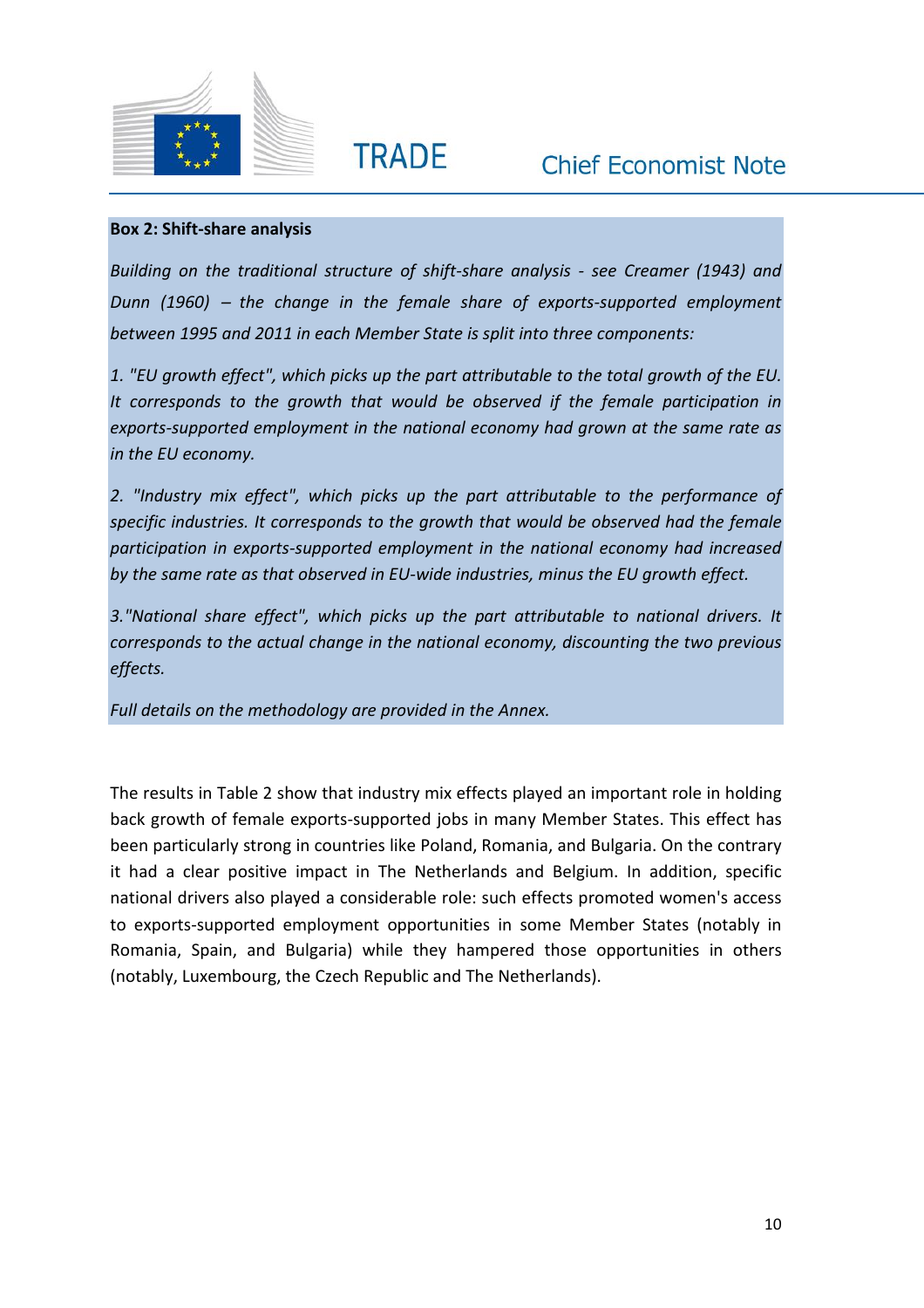

**Table 2 - The components underlying the evolution of female share of exportsupported employment between 1995 and 2011, percentage points**

|                 | <b>EU growth</b><br>effect | Industry<br>mix effect | <b>National</b><br>growth<br>effect | <b>TOTAL</b> |
|-----------------|----------------------------|------------------------|-------------------------------------|--------------|
| Austria         | 2.90                       | 2.40                   | $-1.48$                             | 3.82         |
| Belgium         | 2.58                       | 7.76                   | $-2.03$                             | 8.31         |
| <b>Bulgaria</b> | 3.29                       | $-7.82$                | 6.49                                | 1.96         |
| Cyprus          | 3.07                       | 0.27                   | $-0.85$                             | 2.49         |
| Czech Rep.      | 3.38                       | 0.41                   | $-6.52$                             | $-2.73$      |
| Germany         | 2.74                       | 0.70                   | $-0.60$                             | 2.84         |
| Denmark         | 2.60                       | $-1.00$                | 0.79                                | 2.39         |
| Spain           | 2.07                       | 0.92                   | 9.07                                | 12.06        |
| Estonia         | 3.28                       | $-5.54$                | 0.52                                | $-1.74$      |
| Finland         | 2.80                       | $-0.81$                | $-1.10$                             | 0.89         |
| France          | 2.92                       | 2.04                   | $-2.18$                             | 2.77         |
| United Kingdom  | 2.67                       | 3.24                   | $-4.27$                             | 1.64         |
| Greece          | 2.37                       | $-2.58$                | 3.60                                | 3.40         |
| Hungary         | 3.14                       | $-1.20$                | 1.59                                | 3.53         |
| Ireland         | 2.79                       | 2.37                   | 2.02                                | 7.18         |
| Italy           | 2.60                       | $-1.76$                | 1.80                                | 2.64         |
| Lithuania       | 3.76                       | $-5.75$                | 3.40                                | 1.41         |
| Luxembourg      | 2.79                       | 5.56                   | $-7.09$                             | 1.26         |
| Latvia          | 3.41                       | $-3.52$                | 4.40                                | 4.30         |
| Malta           | 2.41                       | $-0.02$                | 0.18                                | 2.57         |
| The Netherlands | 2.60                       | 9.67                   | $-6.29$                             | 5.98         |
| Poland          | 3.20                       | $-8.79$                | 5.24                                | $-0.35$      |
| Portugal        | 3.34                       | $-5.47$                | 1.59                                | $-0.54$      |
| Romania         | 3.13                       | $-8.13$                | 10.66                               | 5.67         |
| Slovakia        | 3.10                       | $-2.81$                | 2.82                                | 3.10         |
| Slovenia        | 3.21                       | $-6.04$                | 0.81                                | $-2.02$      |
| Sweden          | 3.09                       | 1.01                   | $-2.73$                             | 1.37         |

Source: Own calculations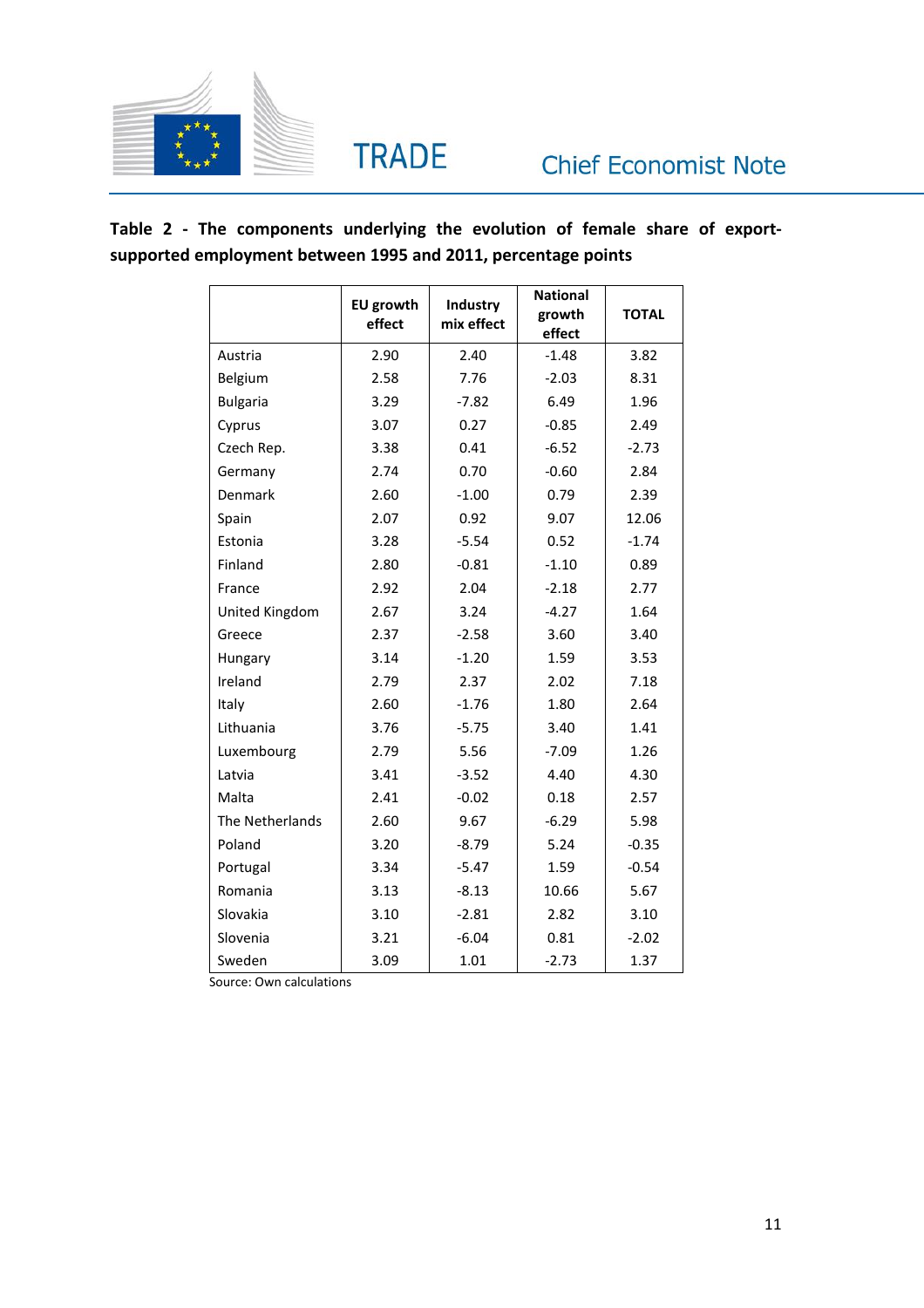

 $\overline{a}$ 

**TRADE** 

#### **3. WHAT KIND OF JOB OPPORTUNITIES DO EXPORTS OFFER WOMEN ACROSS THE EU?**

*The available data show that exportssupported female employment in the EU is undergoing a process of skill upgrading. However, it also reveals that these jobs are less grounded on high skilled activities than other jobs held by females in the economy.*

Table 3 shows that in  $2009<sup>8</sup>$  more than half (51.8%) of the jobs supported by exports that were taken up by women in the EU were medium-skilled. This represents a slight increase relative to 1995 (up 2 percentage points). Moreover this share is higher than in total female employment (at 47.1% in 2011). However, in the EU low skilled jobs also weighed more on female exports-supported

employment than on female total employment while the opposite was true for high skilled jobs.

Still it is interesting to note the evolution since 1995: while the share of high skilled jobs in exports-supported female employment increased by almost 10 percentage points (even faster than the increase of high skilled jobs in total female employment) the share of low skilled jobs shrank by almost the same extent. This suggests that exportssupported female employment in the EU underwent a process of skill upgrading.

What is also relevant to highlight is that the skill profile of female exports-supported employment in the EU shown clear similarities to that of male employment. However, as Table 4 shows, there are some differences that are worthwhile highlighting. First, while for women exports-supported employment tended to be slightly more biased in favour of low skilled jobs than total employment this was not the case for men. Second, the gap between the shares of high-skilled jobs in total employment and that of exportssupported employment was clearly wider for women than for men.

 $^8$  The WIOD database covers the period 1995-2011; however, the employment data by skill levels are limited to the period 1995-2009.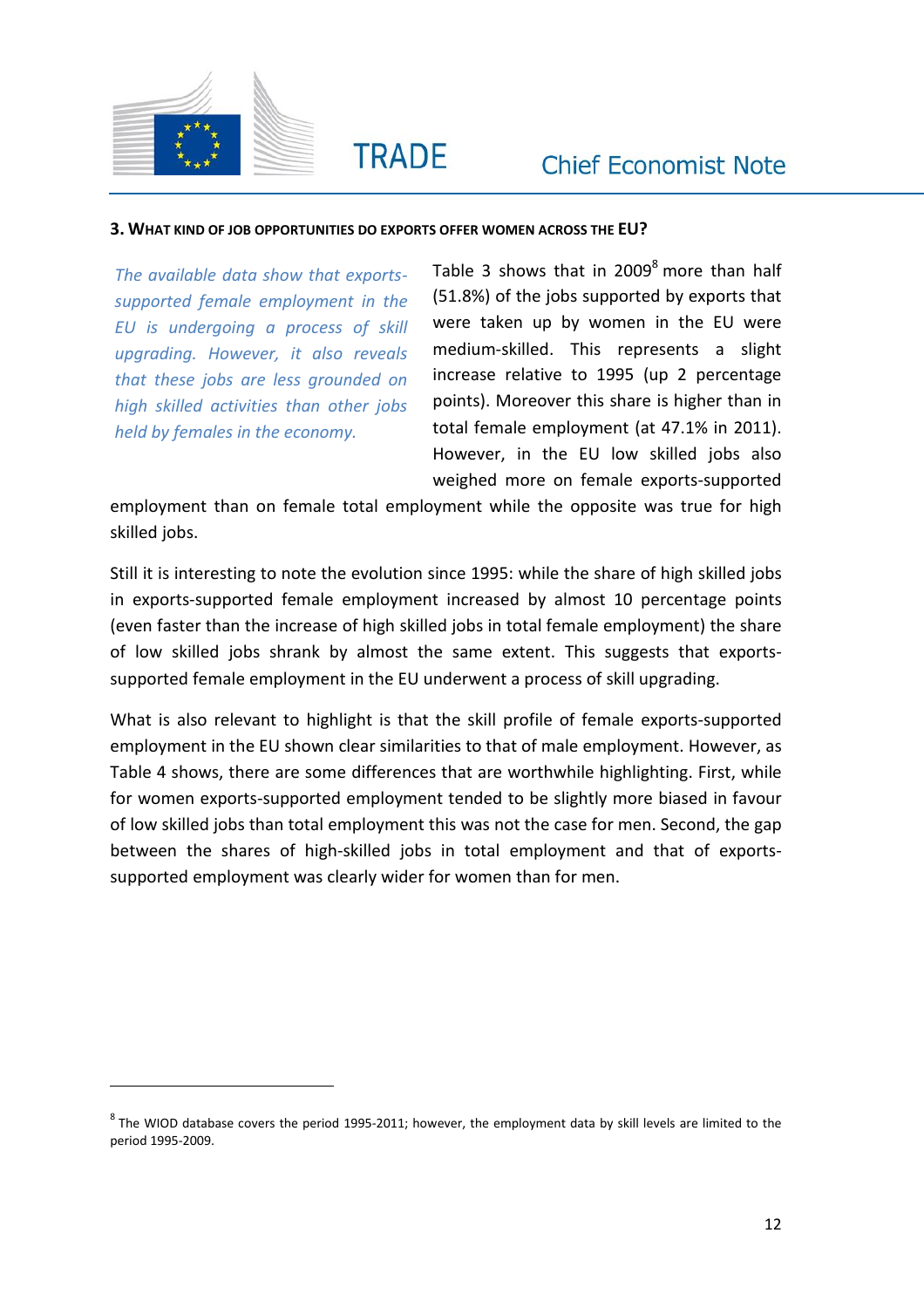

## **Table 3: Distribution of female total employment and exports-supported employment by skill levels 1995-2009**

|                | <b>Employment</b> |       |       |                     |       |           |                   | <b>Export-supported employment</b> |                     |       |           |       |  |  |
|----------------|-------------------|-------|-------|---------------------|-------|-----------|-------------------|------------------------------------|---------------------|-------|-----------|-------|--|--|
|                | <b>High Skill</b> |       |       | <b>Medium Skill</b> |       | Low Skill | <b>High Skill</b> |                                    | <b>Medium Skill</b> |       | Low Skill |       |  |  |
|                | 1995              | 2009  | 1995  | 2009                | 1995  | 2009      | 1995              | 2009                               | 1995                | 2009  | 1995      | 2009  |  |  |
| AUT            | 13.6%             | 18.5% | 62.5% | 64.3%               | 23.9% | 17.2%     | 6.0%              | 13.8%                              | 67.0%               | 67.4% | 27.0%     | 18.8% |  |  |
| <b>BEL</b>     | 15.4%             | 19.8% | 51.3% | 62.6%               | 33.3% | 17.6%     | 13.9%             | 19.2%                              | 48.4%               | 61.9% | 37.8%     | 18.9% |  |  |
| <b>BGR</b>     | 13.8%             | 15.9% | 14.5% | 17.8%               | 71.7% | 66.2%     | 4.5%              | 8.2%                               | 12.7%               | 18.4% | 82.8%     | 73.4% |  |  |
| <b>CYP</b>     | 26.9%             | 35.3% | 32.5% | 39.4%               | 40.5% | 25.3%     | 20.4%             | 23.7%                              | 40.4%               | 50.2% | 39.2%     | 26.1% |  |  |
| CZE            | 13.0%             | 20.6% | 75.7% | 72.6%               | 11.3% | 6.8%      | 9.8%              | 14.2%                              | 77.6%               | 77.2% | 12.6%     | 8.6%  |  |  |
| DEU            | 21.3%             | 27.4% | 61.0% | 57.3%               | 17.8% | 15.3%     | 15.1%             | 22.0%                              | 61.8%               | 60.3% | 23.1%     | 17.7% |  |  |
| <b>DNK</b>     | 23.5%             | 32.2% | 56.0% | 44.4%               | 20.6% | 23.4%     | 12.8%             | 21.6%                              | 58.4%               | 48.7% | 28.8%     | 29.7% |  |  |
| <b>ESP</b>     | 25.5%             | 37.0% | 16.2% | 24.0%               | 58.2% | 39.0%     | 16.6%             | 32.8%                              | 16.7%               | 23.3% | 66.7%     | 43.9% |  |  |
| <b>EST</b>     | 41.0%             | 47.1% | 48.5% | 44.2%               | 10.5% | 8.8%      | 30.6%             | 37.5%                              | 56.0%               | 51.2% | 13.4%     | 11.3% |  |  |
| <b>FIN</b>     | 31.2%             | 39.8% | 43.3% | 45.7%               | 25.5% | 14.5%     | 23.0%             | 34.6%                              | 41.6%               | 45.9% | 35.4%     | 19.5% |  |  |
| <b>FRA</b>     | 23.1%             | 33.2% | 40.8% | 43.9%               | 36.1% | 22.8%     | 16.8%             | 30.4%                              | 45.2%               | 46.2% | 38.0%     | 23.5% |  |  |
| GBR            | 20.8%             | 33.2% | 44.5% | 48.8%               | 34.8% | 18.0%     | 15.1%             | 27.6%                              | 50.0%               | 53.0% | 34.9%     | 19.4% |  |  |
| GRC            | 18.9%             | 28.5% | 30.5% | 42.0%               | 50.6% | 29.5%     | 11.0%             | 20.5%                              | 33.9%               | 47.7% | 55.1%     | 31.7% |  |  |
| <b>HUN</b>     | 20.3%             | 28.8% | 58.1% | 57.9%               | 21.6% | 13.3%     | 12.7%             | 18.9%                              | 65.2%               | 67.4% | 22.2%     | 13.6% |  |  |
| <b>IRL</b>     | 24.6%             | 44.3% | 45.8% | 40.0%               | 29.6% | 15.7%     | 16.1%             | 39.4%                              | 49.4%               | 44.4% | 34.6%     | 16.2% |  |  |
| <b>ITA</b>     | 11.0%             | 19.9% | 38.3% | 48.7%               | 50.7% | 31.4%     | 4.6%              | 12.6%                              | 37.3%               | 50.3% | 58.1%     | 37.1% |  |  |
| LTU            | 36.3%             | 43.9% | 55.3% | 50.6%               | 8.5%  | 5.5%      | 25.6%             | 31.0%                              | 64.6%               | 62.6% | 9.8%      | 6.4%  |  |  |
| LUX            | 16.7%             | 32.2% | 28.5% | 43.4%               | 54.8% | 24.4%     | 15.9%             | 32.5%                              | 33.9%               | 45.2% | 50.1%     | 22.3% |  |  |
| LVA            | 29.2%             | 37.5% | 58.6% | 53.2%               | 12.3% | 9.3%      | 21.2%             | 29.6%                              | 64.9%               | 59.2% | 14.0%     | 11.2% |  |  |
| <b>MLT</b>     | 17.5%             | 20.3% | 23.0% | 32.9%               | 59.5% | 46.8%     | 6.3%              | 13.9%                              | 22.6%               | 38.5% | 71.1%     | 47.7% |  |  |
| <b>NLD</b>     | 20.4%             | 29.4% | 51.6% | 47.6%               | 28.0% | 23.0%     | 14.5%             | 25.3%                              | 49.9%               | 47.0% | 35.6%     | 27.7% |  |  |
| POL            | 15.7%             | 31.5% | 67.1% | 60.4%               | 17.2% | 8.1%      | 8.4%              | 20.1%                              | 72.7%               | 68.8% | 19.0%     | 11.0% |  |  |
| PRT            | 8.5%              | 14.8% | 12.5% | 18.3%               | 79.0% | 66.8%     | 4.4%              | 7.7%                               | 11.4%               | 17.4% | 84.1%     | 74.9% |  |  |
| <b>RO</b><br>М | 9.6%              | 13.9% | 12.2% | 15.3%               | 78.1% | 70.8%     | 4.7%              | 8.8%                               | 14.6%               | 19.2% | 80.7%     | 72.0% |  |  |
| <b>SVK</b>     | 17.8%             | 24.2% | 71.2% | 71.4%               | 10.9% | 4.4%      | 11.1%             | 16.9%                              | 77.0%               | 78.8% | 12.0%     | 4.2%  |  |  |
| SVN            | 16.6%             | 29.4% | 59.4% | 55.3%               | 24.1% | 15.4%     | 10.2%             | 20.5%                              | 61.7%               | 59.5% | 28.1%     | 20.1% |  |  |
| SWE            | 18.9%             | 33.7% | 54.3% | 46.3%               | 26.8% | 20.0%     | 9.7%              | 23.8%                              | 53.2%               | 53.5% | 37.0%     | 22.8% |  |  |
| EU             | 19.0%             | 28.5% | 46.6% | 47.1%               | 34.4% | 24.4%     | 12.6%             | 22.0%                              | 49.8%               | 51.8% | 37.7%     | 26.2% |  |  |

Source: Own calculations; Austria (AUT), Belgium (BEL), Bulgaria (BGR), Cyprus (CYP), Czech Republic (CZE), Germany (DEU), Denmark (DNK), Spain (ESP), Estonia (EST), Finland (FIN), France (FRA), Great Britain (GBR), Greece (GRC), Hungary (HUN), Ireland (IRL), Italy (ITA), Lithuania (LTU), Luxembourg (LUX), Latvia (LVA), Malta (MLT), Netherlands (NLD), Poland (POL), Portugal (PRT), Romania (ROM), Slovakia (SVK), Slovenia (SVN), Sweden (SWE).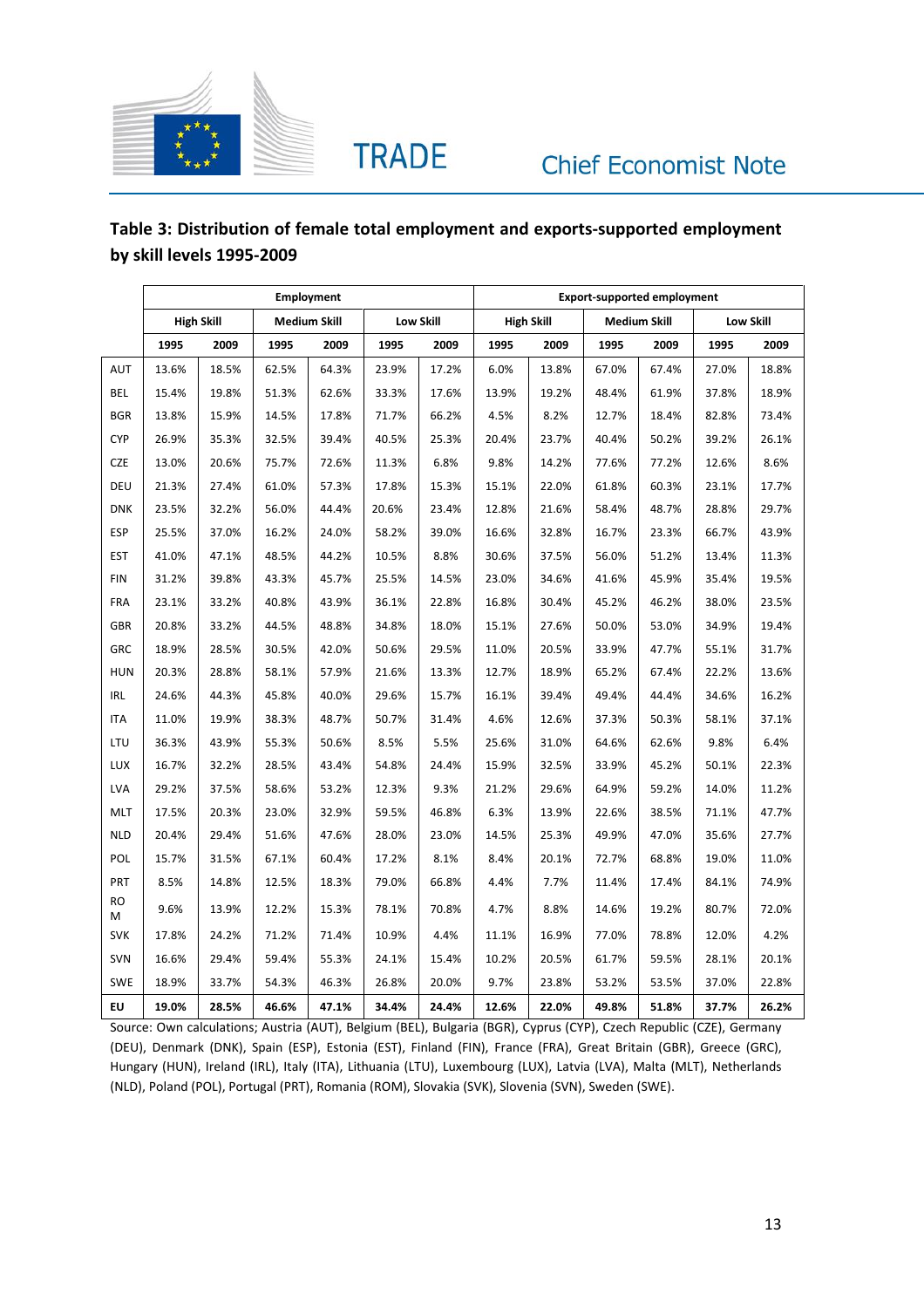

The latter point suggests that for women exports-supported jobs were less grounded on high skilled activities than other jobs in the economy. This means that for many highly educated women in the EU more employment opportunities could be found in nonexporting related activities.

## **Table 4 - Skill distribution in male and female total employment and total exportssupported employment, 1995 and 2009, in %**

|        |                   |      |                     | <b>Employment</b> |           |      | <b>Export-supported employment</b> |      |                     |      |           |      |  |
|--------|-------------------|------|---------------------|-------------------|-----------|------|------------------------------------|------|---------------------|------|-----------|------|--|
|        | <b>High Skill</b> |      | <b>Medium Skill</b> |                   | Low Skill |      | <b>High Skill</b>                  |      | <b>Medium Skill</b> |      | Low Skill |      |  |
|        | 1995              | 2009 | 1995                | 2009              | 1995      | 2009 | 1995                               | 2009 | 1995                | 2009 | 1995      | 2009 |  |
| Male   | 17.6              | 26.5 | 45.0                | 46.5              | 37.4      | 27.0 | 15.5                               | 24.9 | 47.0                | 50.2 | 37.5      | 24.9 |  |
| Female | 19.0              | 28.5 | 46.6                | 47.1              | 34.4      | 24.4 | 12.6                               | 22.0 | 49.8                | 51.8 | 37.7      | 26.2 |  |

Source: Own calculations

Table 5 confirms this conclusion by showing that in 2009 the share of women was substantially higher in total high skilled employment in the EU (at 48.9% it is close to a gender parity situation) than in total high-skilled exports-supported employment (36.1%). This begs the question of whether there is a case for policy intervention in this regard.

## **Table 5 - Female share in total employment and in total exports-supported employment per skill category, 1995 and 2009, in %**

|    | <b>Employment</b> |      |                     |      |                  |      |                   | <b>Export-supported employment</b> |                     |      |           |      |  |  |
|----|-------------------|------|---------------------|------|------------------|------|-------------------|------------------------------------|---------------------|------|-----------|------|--|--|
|    | <b>High Skill</b> |      | <b>Medium Skill</b> |      | <b>Low Skill</b> |      | <b>High Skill</b> |                                    | <b>Medium Skill</b> |      | Low Skill |      |  |  |
|    | 1995              | 2009 | 1995                | 2009 | 1995             | 2009 | 1995              | 2009                               | 1995                | 2009 | 1995      | 2009 |  |  |
| EU | 45.7              | 48.9 | 44.7                | 47.4 | 41.7             | 44.5 | 31.7              | 36.1                               | 37.9                | 39.7 | 36.6      | 40.1 |  |  |

Source: Own calculations

#### **4. CONCLUSION**

This analysis reveals that while exports provide important employment opportunities for women across the EU (almost 12 million jobs in 2011) a gender gap to the disadvantage of women persists. In 2011 only 38% of the jobs supported by exports to the rest of the world were taken up by women: not only was this far from gender parity but it was also below the share of women in total employment (46% in 2011). In addition there is also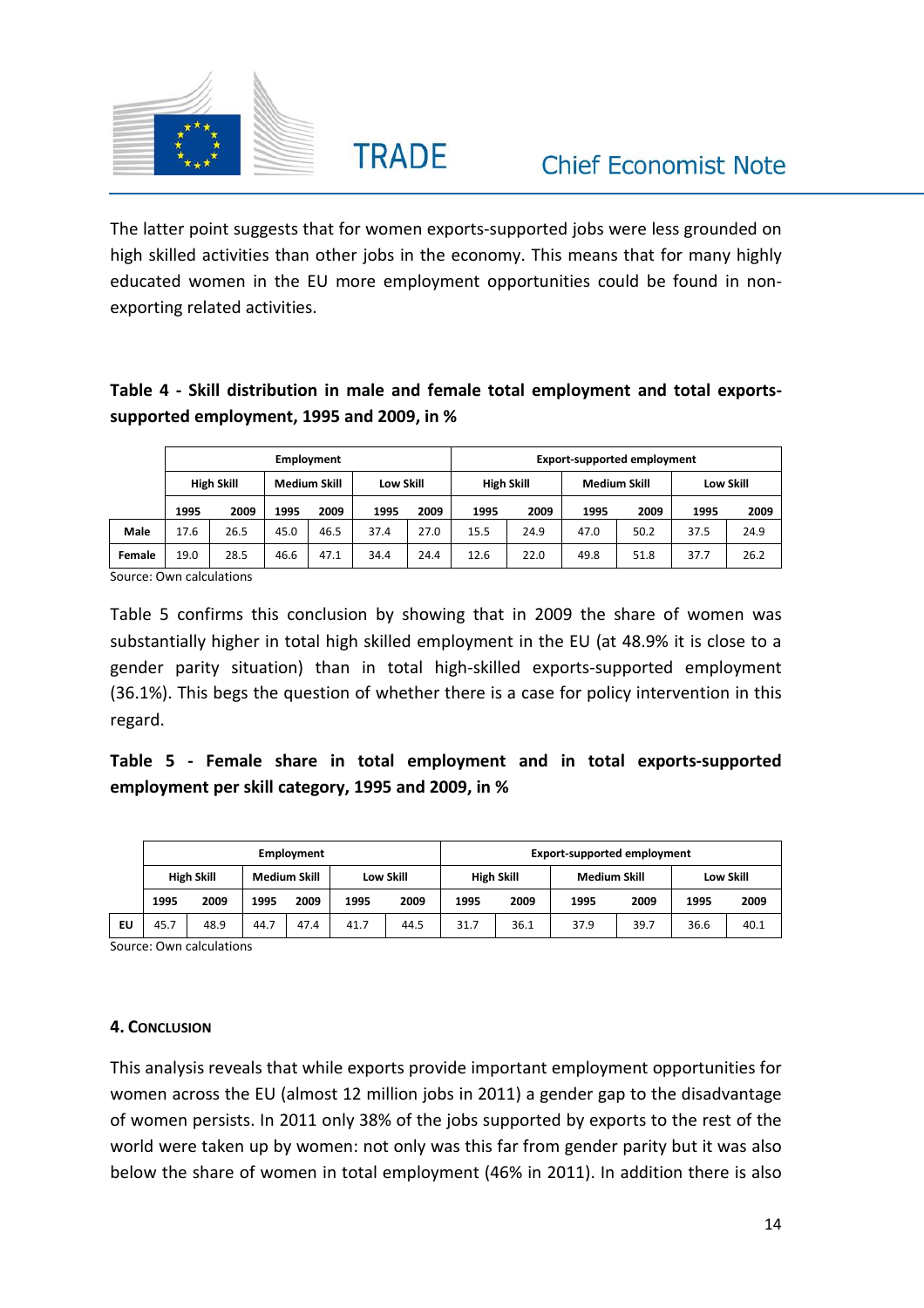

evidence that women do not yet have full equal access to the best jobs opportunities that exports offer as their share of highly skilled jobs remained below that of men.

The reasons underlying this gender bias could be multiple and the analysis in the note does not go beyond a first insight. The unequal distribution of male and female employment across sectors and the higher concentration of women jobs in the sectors less dependent on exports point to some clues that would deserve further scrutiny. It suggests that there is scope for policy intervention to promote greater gender equity in the distribution of the employment opportunities offered by exports also in areas other than trade policy. A priori the design of education and vocational training policies could be among the priorities for further scrutiny in this regard.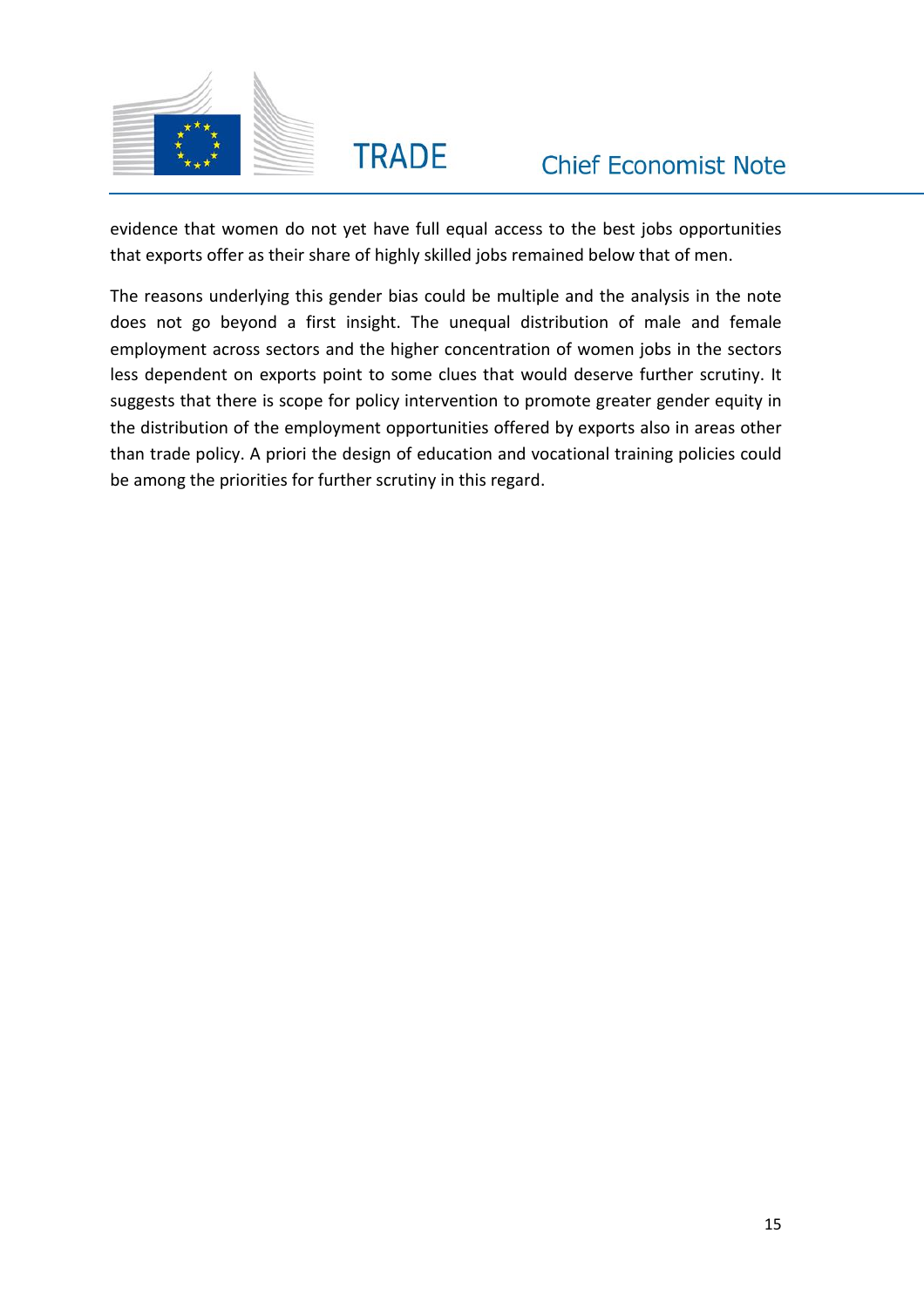

#### **REFERENCES**

Arto, I., J.M. Rueda-Cantuche, A.F. Amores, E. Dietzenbacher, N. Sousa, L. Montinari and A. Markandya (2015), *EU Exports to the World: Effects on Employment and Income*, Luxembourg, Publications Office of the European Union.

**TRADE** 

Creamer, D. (1943), "Shifts of Manufacturing Industries" in: *Industrial Location and National Resources*, chapter 4. Washington D.C.: US Government Printing Office, pp. 85- 104.

Dunn, Jr., E.S. (1960), "A Statistical and Analytical Technique for Regional Analysis", *Papers and Proceedings of the Regional Science Association,* 6, pp. 97 -112.

Gunluk-Senesen, G. and U. Senesen (2011), "Decomposition of Labour Demand by Employer Sectors and Gender: Findings for Major Exporting Sectors in Turkey", *Economic Systems Research*, 23(2), pp. 233-253.

Miller, R.E. and P. D. Blair (2009), *Input-Output Analysis: Foundations and Extensions*, 2 nd Edition, Cambridge University Press: New York, US.

Murray, J. and M. Lenzen, eds. (2013), *The Sustainability Practitioner*'*s Guide to Multiregional Input-Output Analysis*, Common Ground Publishing LLC: Champaign, Illinois, US.

Stadler, K. et al (2017), "EXIOBASE3 - Developing a Time Series of Detailed Environmentally Extended Multi-Regional Input-Output Tables", *Journal of Industrial Ecology*, forthcoming.

Timmer, M. P., Dietzenbacher, E., Los, B., Stehrer, R. and de Vries, G. J. (2015), "An Illustrated User Guide to the World Input–Output Database: the Case of Global Automotive Production", *Review of International Economics*, 23, pp. 575–605.

#### **ACKNOWLEDGEMENTS**

We are grateful to Richard Wood and Konstantin Stadler for their support in the use of the EXIOBASE-3 database.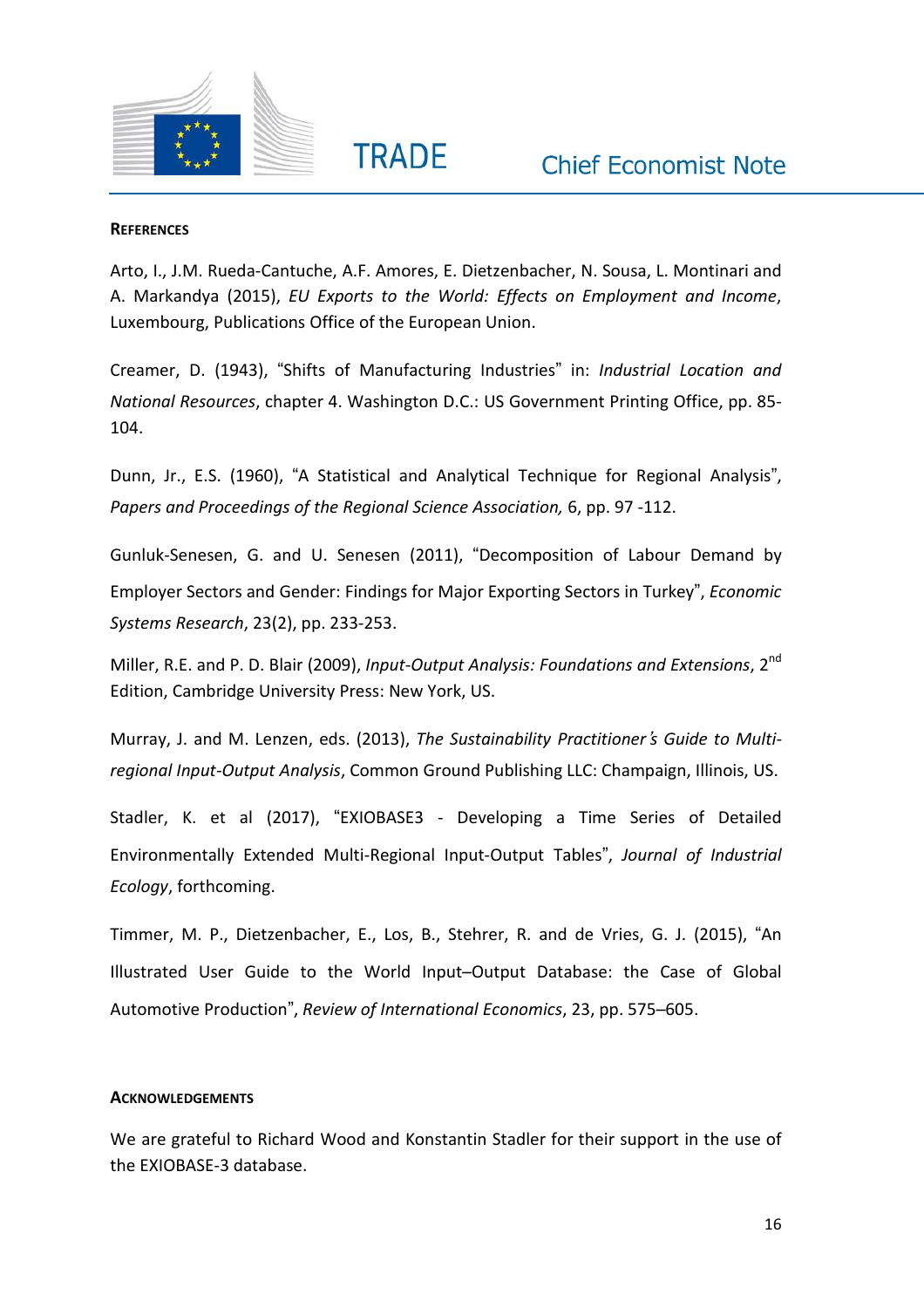

#### **ANNEX: OVERVIEW OF MULTI-REGIONAL INPUT-OUTPUT METHODOLOGY**

**TRADE** 

In order to obtain the EU employment by gender embodied in the EU exports to the rest of the world, we use a methodological approach based on a Multi-Regional Input-Output (MRIO) model together with the information provided by the WIOD-World Input-Output Database (Timmer et al., 2015) and the EXIOBASE-3 database (Stadler et al., 2017). We follow a long-standing literature that builds on the use of this type of model to explore the social, economic and environmental consequences of trade. For an extended overview see Miller and Blair (2009) and Murray and Lenzen (2013).

As in Rueda-Cantuche and Sousa (2016) and Arto et al. (2015), we describe here the methodology for the case of four regions (two EU countries and two non-EU countries) with *n* industries and one economic dimension (employment). This can be applied to any number of regions, dimensions and industries. The MRIO tables used in the calculations are industry by industry IO tables. Accordingly, all the data reported in this note is reported by industry (e.g. we report the employment supported by the exports of the manufacturing industry and not the employment supported by the exports of manufactured products).

The starting point of the model is a MRIO table at basic prices. This table describes the flows of goods and services from all industries to all intermediate and final users, explicitly broken down by countries of origin and by countries of destination in each flow.

We can distinguish three main components in the MRIO table:

$$
Z = \begin{bmatrix} Z^{11} & Z^{12} & Z^{13} & Z^{14} \\ Z^{21} & Z^{22} & Z^{23} & Z^{24} \\ Z^{31} & Z^{32} & Z^{33} & Z^{34} \\ Z^{41} & Z^{42} & Z^{43} & Z^{44} \end{bmatrix}, \quad f = \begin{bmatrix} f^{11} + f^{12} + f^{13} + f^{14} \\ f^{21} + f^{22} + f^{23} + f^{24} \\ f^{31} + f^{32} + f^{33} + f^{34} \\ f^{41} + f^{42} + f^{43} + f^{44} \end{bmatrix}, \quad x = \begin{bmatrix} x^1 \\ x^2 \\ x^3 \\ x^4 \end{bmatrix}
$$

where  $\mathbf{Z}^{\text{rs}}$  is the intermediate matrix with industry deliveries from country *r* to country s;  $f^{rs}$  is the column vector of country *s*' final demand (including household consumption, government consumption, and investment) for goods produced by country r; and  $\mathbf{x}^{\text{r}}$  is the column vector of industry output for country *r*. Furthermore, let us assume that the MRIO table is extended to include a vector of employment (by gender) by country and let us denote it as: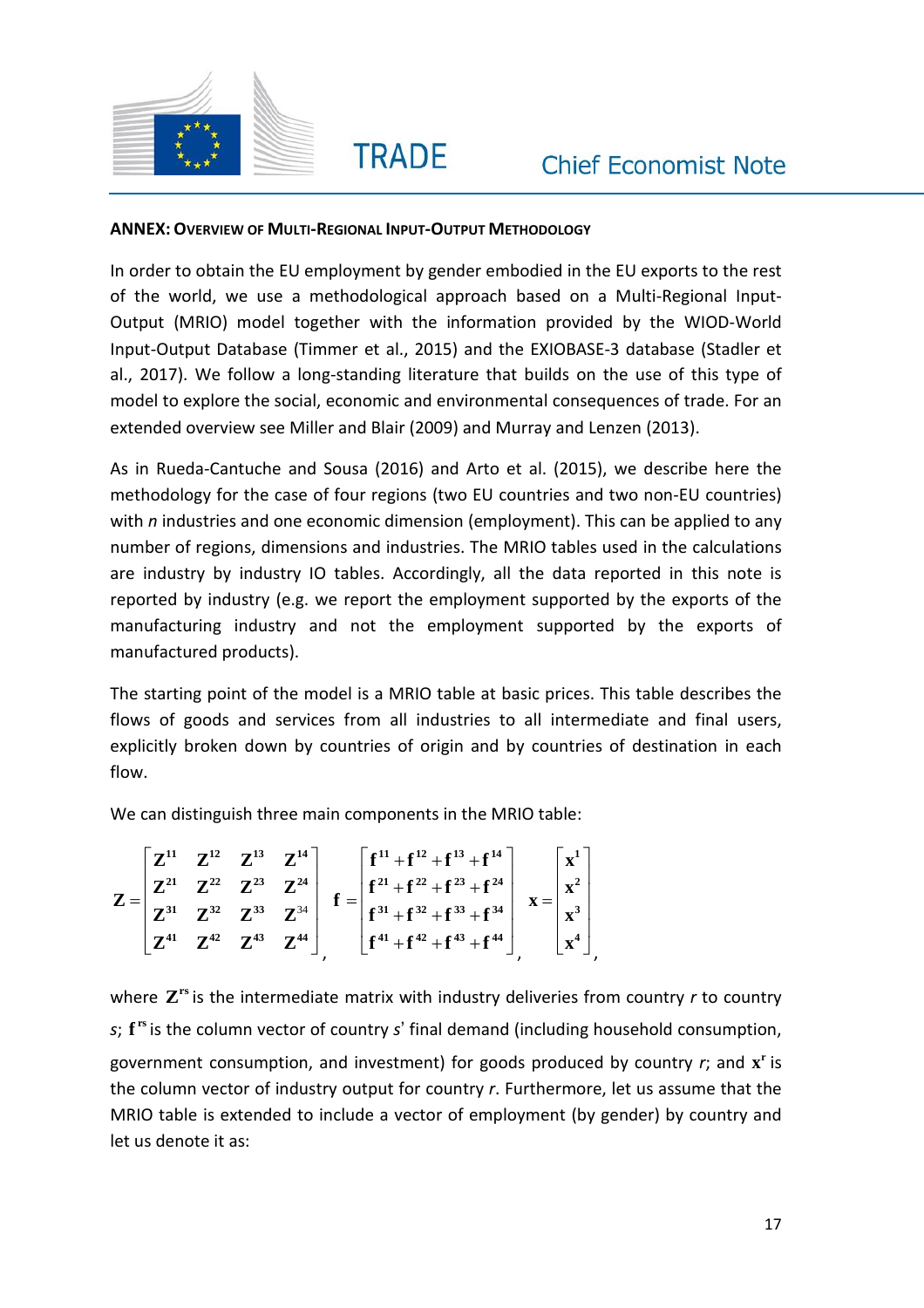



where  $\mathbf{w} = \mathbf{w}_f + \mathbf{w}_m$ , is the decomposition of female  $(\mathbf{w}_f)$  and male  $(\mathbf{w}_m)$  employment.

**TRADE** 

The relation between  $x$ ,  $\mathbf{Z}$  and  $\mathbf{f}$  is defined by the accounting equation  $\mathbf{x} = \mathbf{Zi} + \mathbf{f}$ , where **i** is the column summation vector consisting of ones.

Suppose that countries 1 and 2 represent the EU and the remaining countries (3 and 4) are non-EU countries. In such a case we can define the components of the MRIO framework of the EU as:

$$
Z^{EU}=\begin{bmatrix}Z^{11}&Z^{12}\\ Z^{21}&Z^{22}\end{bmatrix}_f\mathbf{f}^{EU}=\begin{bmatrix}f^{11}+f^{12}+e^{13}+e^{14}\\ f^{21}+f^{22}+e^{23}+e^{24}\end{bmatrix}_f\mathbf{x}^{EU}=\begin{bmatrix}x^1\\ x^2\end{bmatrix}_f\mathbf{w}^{EU}=\begin{bmatrix}\mathbf{w}^1\\ \mathbf{w}^2\end{bmatrix}
$$

where  $\mathbf{e}^{\mathbf{i}\mathbf{j}}=\mathbf{f}^{\mathbf{i}\mathbf{j}}+\mathbf{Z}^{\mathbf{i}\mathbf{j}\mathbf{i}}$  represents the extra-EU exports from the Member State *i* to the non-EU country *j* (with *i j*).

The input coefficient matrix for the EU is defined as  $\mathbf{A}^{\text{\tiny{EU}}}=\mathbf{Z}^{\text{\tiny{EU}}}\big(\hat{\mathbf{x}}^{\text{\tiny{EU}}}\big)^{\!-1}$  , where  $\big(\hat{\mathbf{x}}^{\text{\tiny{EU}}}\big)$  is a diagonal matrix with industry outputs placed along the main diagonal and zero elsewhere. Thus, the accounting equation can now be written as the standard input- $\text{output model: } \mathbf{x}^{\text{EU}} = \mathbf{A}^{\text{EU}} \mathbf{x}^{\text{EU}} + \mathbf{f}^{\text{EU}}$ . For a certain final demand vector  $\mathbf{f}^{\text{EU}}$ , the solution to the model is given by  $\mathbf{x}^\text{EU}=\mathbf{L}^\text{EU}\mathbf{f}^\text{EU}$  , where  $\mathbf{L}^\text{EU}\equiv\!big(\mathbf{I}\cdot\mathbf{A}^\text{EU}\big)^{\!\!-\!1}$  is the Leontief inverse of the EU. Thus, multiplying the Leontief inverse of the EU by the extra-EU exports we obtain the total output in the EU to produce exported goods and services:

$$
\mathbf{x}_{\text{even}}^{\text{EU}} = \mathbf{L}^{\text{EU}} \mathbf{e}^{\text{EU}}
$$

The employment coefficients vector,  $\mathbf{v}^\text{EU} = \bigr(\hat{\mathbf{x}}^\text{EU}\bigr)^{-1}\mathbf{w}^\text{EU}$  , yields the EU employment per unit of output. These coefficients can be further split into female and male components, as follows:

as follows:  
\n
$$
\mathbf{v}^{\mathbf{EU}} = \left(\hat{\mathbf{x}}^{\mathbf{EU}}\right)^{-1} \left(\mathbf{w}_{f}^{\mathbf{EU}} + \mathbf{w}_{m}^{\mathbf{EU}}\right) = \left(\hat{\mathbf{x}}^{\mathbf{EU}}\right)^{-1} \mathbf{w}_{f}^{\mathbf{EU}} + \left(\hat{\mathbf{x}}^{\mathbf{EU}}\right)^{-1} \mathbf{w}_{m}^{\mathbf{EU}} = \mathbf{v}_{f}^{\mathbf{EU}} + \mathbf{v}_{m}^{\mathbf{EU}}
$$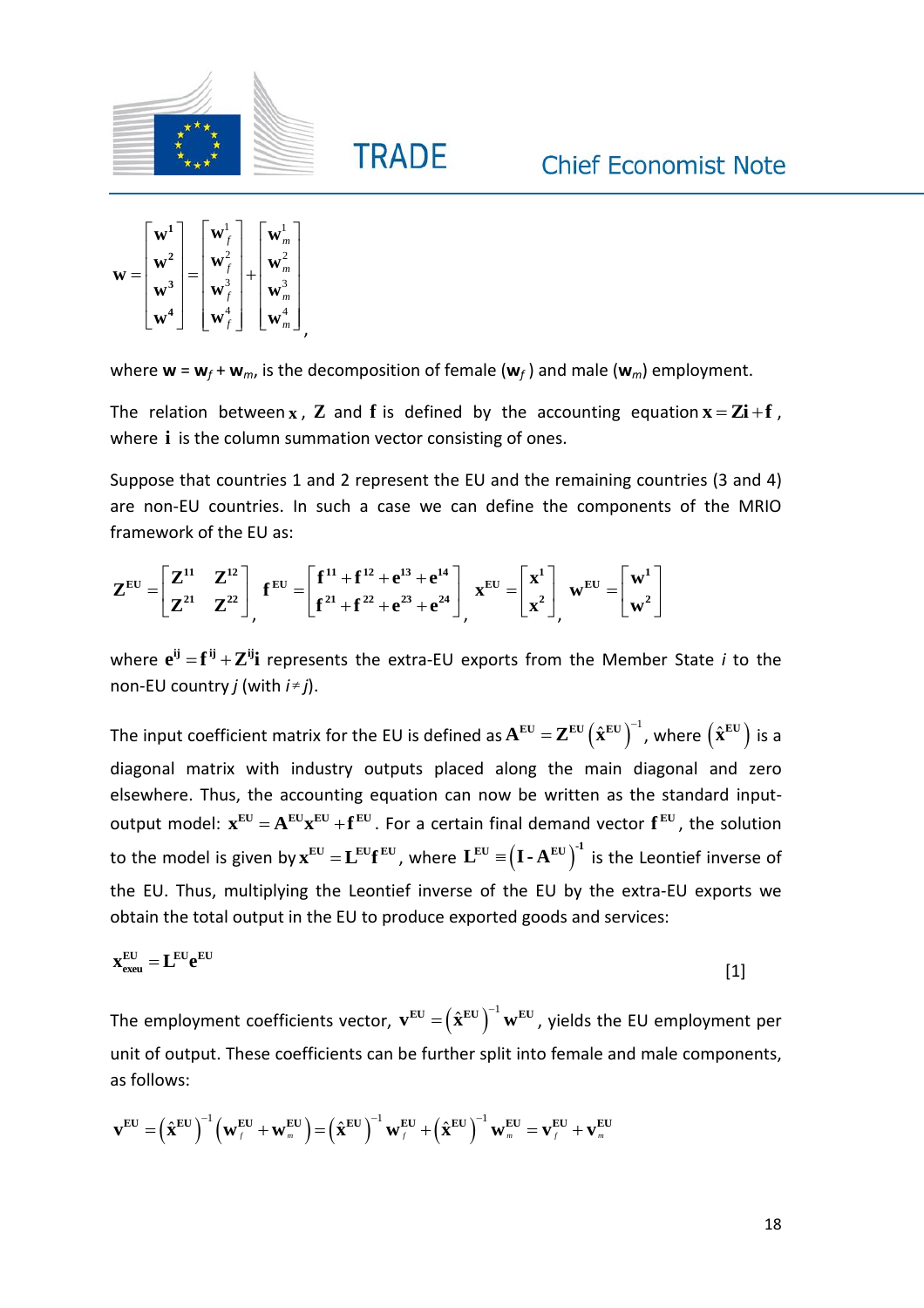

Hence, the EU employment supported by the production of extra-EU exports (i.e. EU employment embodied in extra-EU exports) is given by:

Hence, the LU employment supported by the production of extra-EU exports (i.e. EU  
emboyment embodied in extra-EU exports) is given by:  

$$
\mathbf{w}_{\text{even}}^{\text{EU}} = (\mathbf{v}_{f}^{\text{EU}})^{\text{I}} \mathbf{L}^{\text{EU}} \mathbf{e}^{\text{EU}} + (\mathbf{v}_{m}^{\text{EU}})^{\text{I}} \mathbf{L}^{\text{EU}} \mathbf{e}^{\text{EU}} =
$$

$$
(\mathbf{v}_{f}^1)^{\text{I}} \mathbf{L}^{11} \mathbf{e}^{13} + (\mathbf{v}_{f}^1)^{\text{I}} \mathbf{L}^{11} \mathbf{e}^{14} + (\mathbf{v}_{f}^1)^{\text{I}} \mathbf{L}^{12} \mathbf{e}^{23} + (\mathbf{v}_{f}^1)^{\text{I}} \mathbf{L}^{12} \mathbf{e}^{24} + (\mathbf{v}_{f}^2)^{\text{I}} \mathbf{L}^{21} \mathbf{e}^{13} + (\mathbf{v}_{f}^2)^{\text{I}} \mathbf{L}^{22} \mathbf{e}^{23} + (\mathbf{v}_{f}^1)^{\text{I}} \mathbf{L}^{12} \mathbf{e}^{24} + (\mathbf{v}_{f}^1)^{\text{I}} \mathbf{L}^{12} \mathbf{e}^{24} + (\mathbf{v}_{f}^2)^{\text{I}} \mathbf{L}^{21} \mathbf{e}^{14} + (\mathbf{v}_{f}^2)^{\text{I}} \mathbf{L}^{21} \mathbf{e}^{14} + (\mathbf{v}_{f}^2)^{\text{I}} \mathbf{L}^{22} \mathbf{e}^{24} + (\mathbf{v}_{f}^2)^{\text{I}} \mathbf{L}^{21} \mathbf{e}^{14} + (\mathbf{v}_{f}^2)^{\text{I}} \mathbf{L}^{22} \mathbf{e}^{23} + (\mathbf{v}_{f}^2)^{\text{I}} \mathbf{L}^{22} \mathbf{e}^{24} + (\mathbf{v}_{f}^2)^{\text{I}} \mathbf{L}^{21} \mathbf{e}^{14} + (\mathbf{v}_{f}^2)^{\text{I}} \mathbf{L}^{22} \mathbf{e}^{24} + (\mathbf{v}_{f}^2)^{\text{I
$$

where  $(\mathbf{v}_s^i) \mathbf{L}^{ij} \mathbf{e}^{jk}$  is the EU country *i* 's employment of gender type g (female/male) supported by the extra-EU exports of an EU Member State *j* to a non-EU country *k*. In a similar vein, we have also split high, medium and low skilled embodied employment calculated as in Arto et al. (2015) by gender type.

From expression [1], it can also be derived foreign (female/male) employment embodied in extra-EU exports but these were not reported in this note. For further details on this part of the methodology, see Rueda-Cantuche and Sousa (2016) and Arto et al. (2015).

### **Overview of Shift-share analysis**

Following up the traditional form of shift-share analysis (Creamer, 1943; Dunn, 1960), this type of analysis decomposes the national change in the export-supported female employment participation (in %) between 1995 and 2011, into three components: EU growth effect; industry mix effect; and national share effect.

The EU growth effect represents the portion of the change attributed to the total growth of the European Union while the industry mix effect, the portion attributed to the performance of the specific industry in the EU, excluding the EU growth effect. The national share effect eventually portrays the portion of the change attributed to national influences, discounting the two previous effects. These are called shift-share effects.

Hence, the national change of the country *c* and industry *i*'s female participation (**h***c,i*) in the export-supported employment between 1995 and 2011 can be expressed as:

$$
\mathbf{h}_{c,i}^{2011} - \mathbf{h}_{c,i}^{1995} = EU_{c,i} + IND_{c,i} + NAT_{c,i},
$$
\n[3]